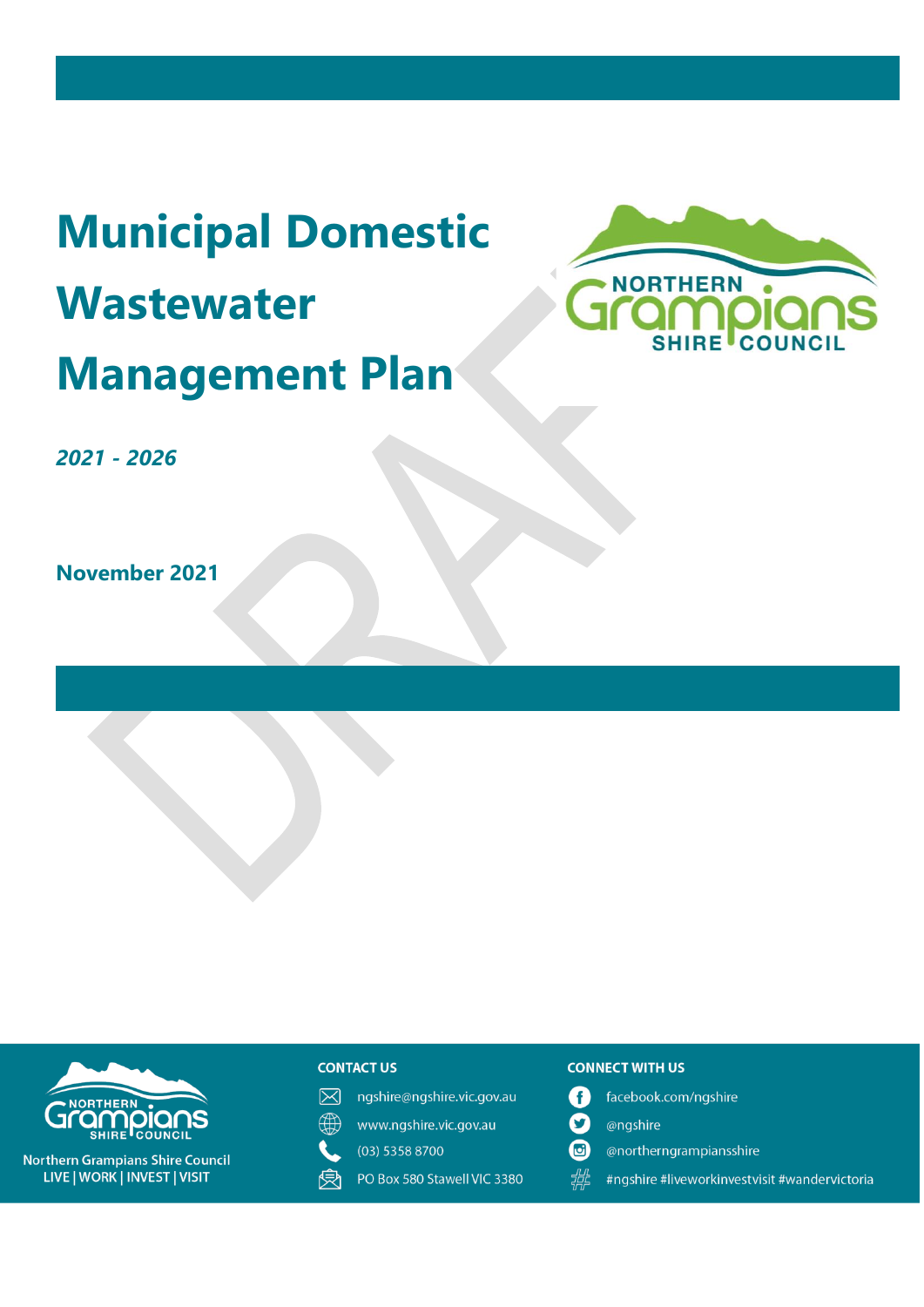**Responsible Directorate: Infrastructure & Amenity**

**Version: 4**

**Last Edited:** 

**Date of Adoption:** 

**Review Date: November 2024**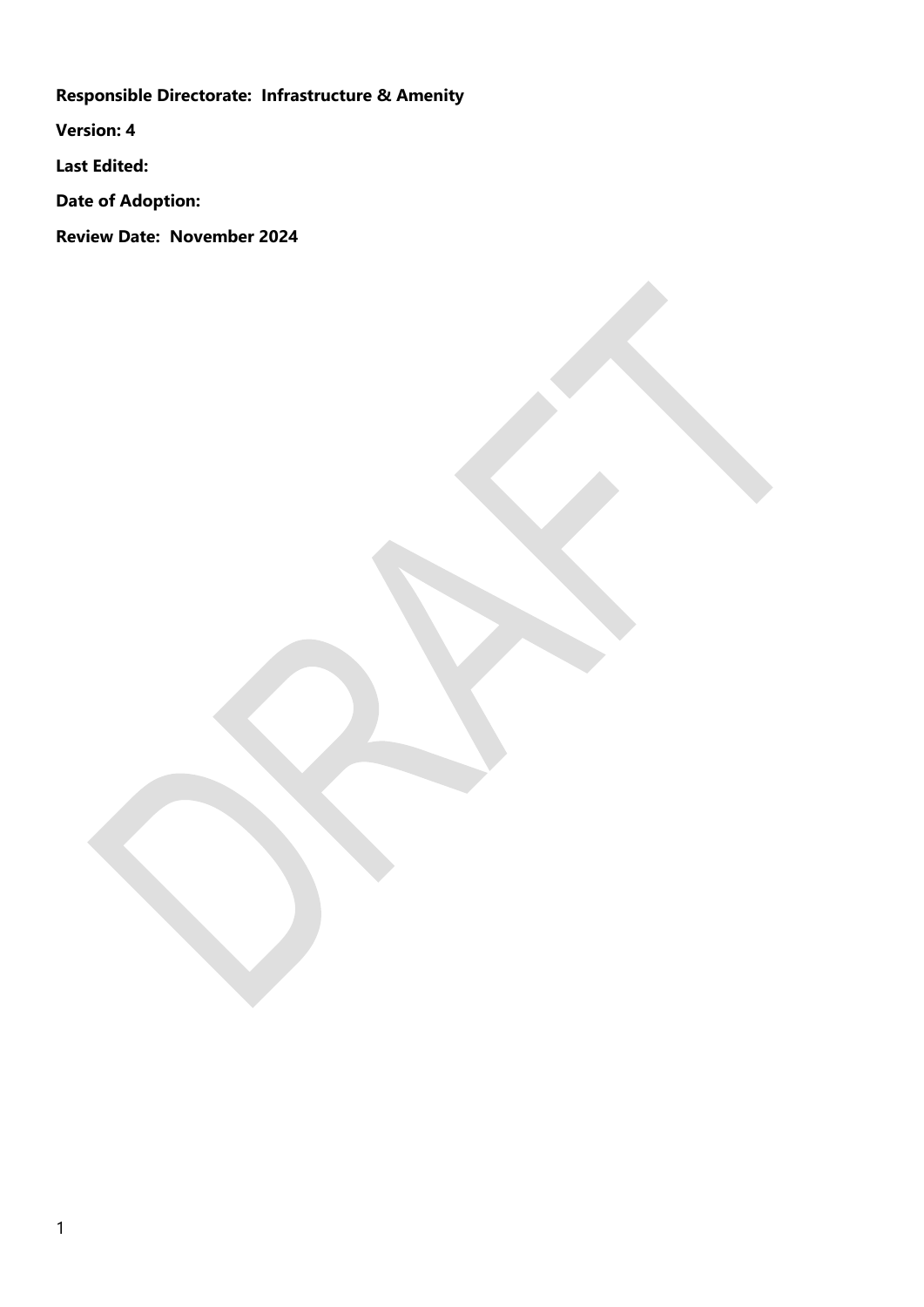| 1.  |                                                                                |  |
|-----|--------------------------------------------------------------------------------|--|
| 1.1 |                                                                                |  |
| 1.2 |                                                                                |  |
| 1.3 |                                                                                |  |
| 2.  |                                                                                |  |
| 2.1 |                                                                                |  |
| 2.2 |                                                                                |  |
|     |                                                                                |  |
|     |                                                                                |  |
| 2.3 |                                                                                |  |
|     |                                                                                |  |
|     |                                                                                |  |
|     |                                                                                |  |
|     |                                                                                |  |
|     | Wimmera waterway strategy 2014-2022 - Wimmera Catchment Management Authority11 |  |
| 2.4 |                                                                                |  |
|     |                                                                                |  |
|     |                                                                                |  |
|     |                                                                                |  |
|     |                                                                                |  |
|     |                                                                                |  |
| 3.  |                                                                                |  |
| 3.1 |                                                                                |  |
| 3.2 |                                                                                |  |
|     |                                                                                |  |
|     |                                                                                |  |
|     |                                                                                |  |
|     |                                                                                |  |
| 4.  |                                                                                |  |
| 5.  |                                                                                |  |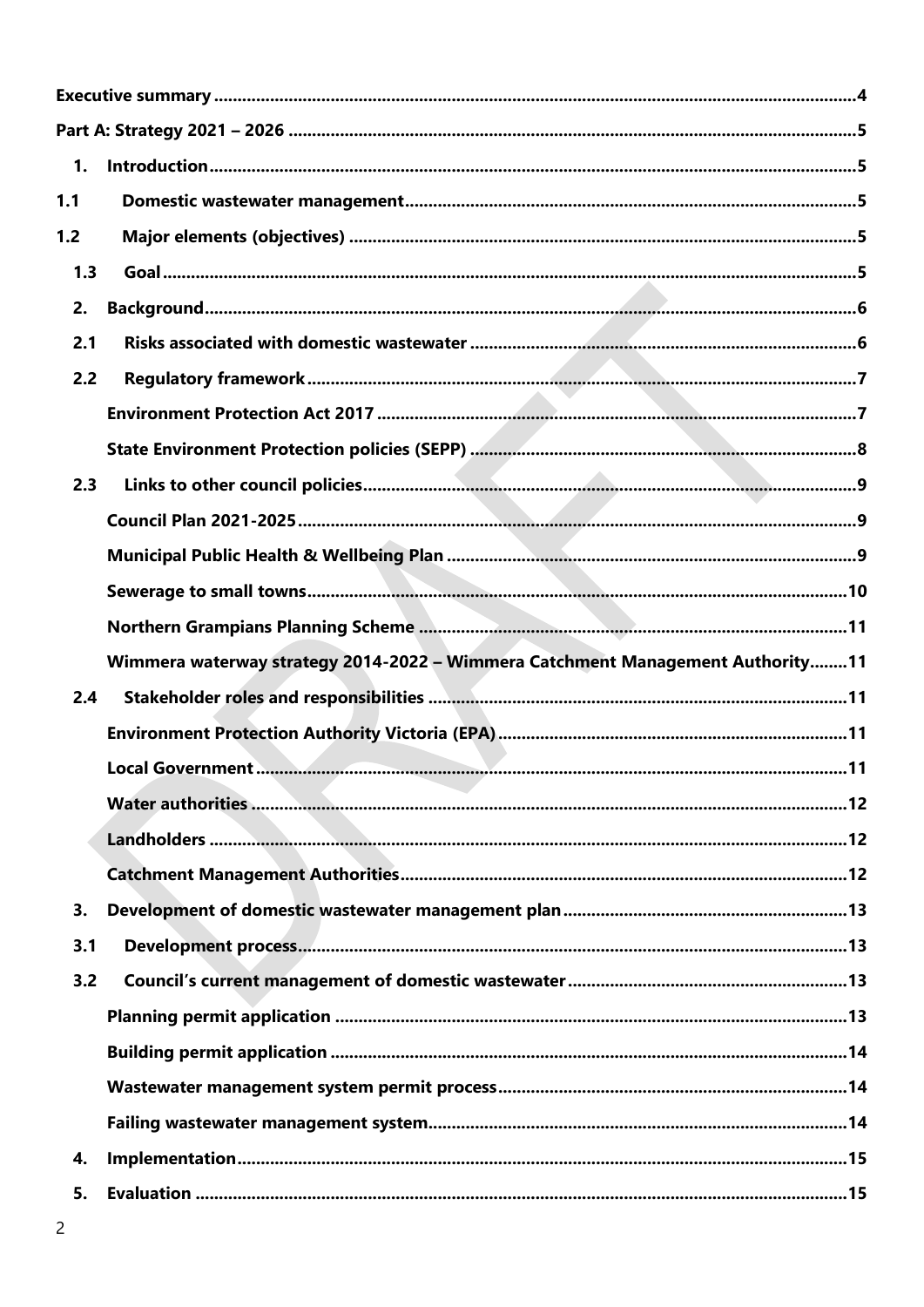| 6.  |                                                                         |  |
|-----|-------------------------------------------------------------------------|--|
| 6.1 |                                                                         |  |
| 6.2 |                                                                         |  |
| 6.3 |                                                                         |  |
| 6.4 |                                                                         |  |
|     |                                                                         |  |
| 7.  |                                                                         |  |
| 7.1 |                                                                         |  |
| 7.2 |                                                                         |  |
| 7.3 |                                                                         |  |
| 7.4 | Compliance auditing and monitoring of wastewater management systems  18 |  |
| 7.5 |                                                                         |  |
| 7.6 |                                                                         |  |
| 7.7 |                                                                         |  |
| 7.8 |                                                                         |  |
| 7.9 |                                                                         |  |
|     |                                                                         |  |
|     |                                                                         |  |
|     |                                                                         |  |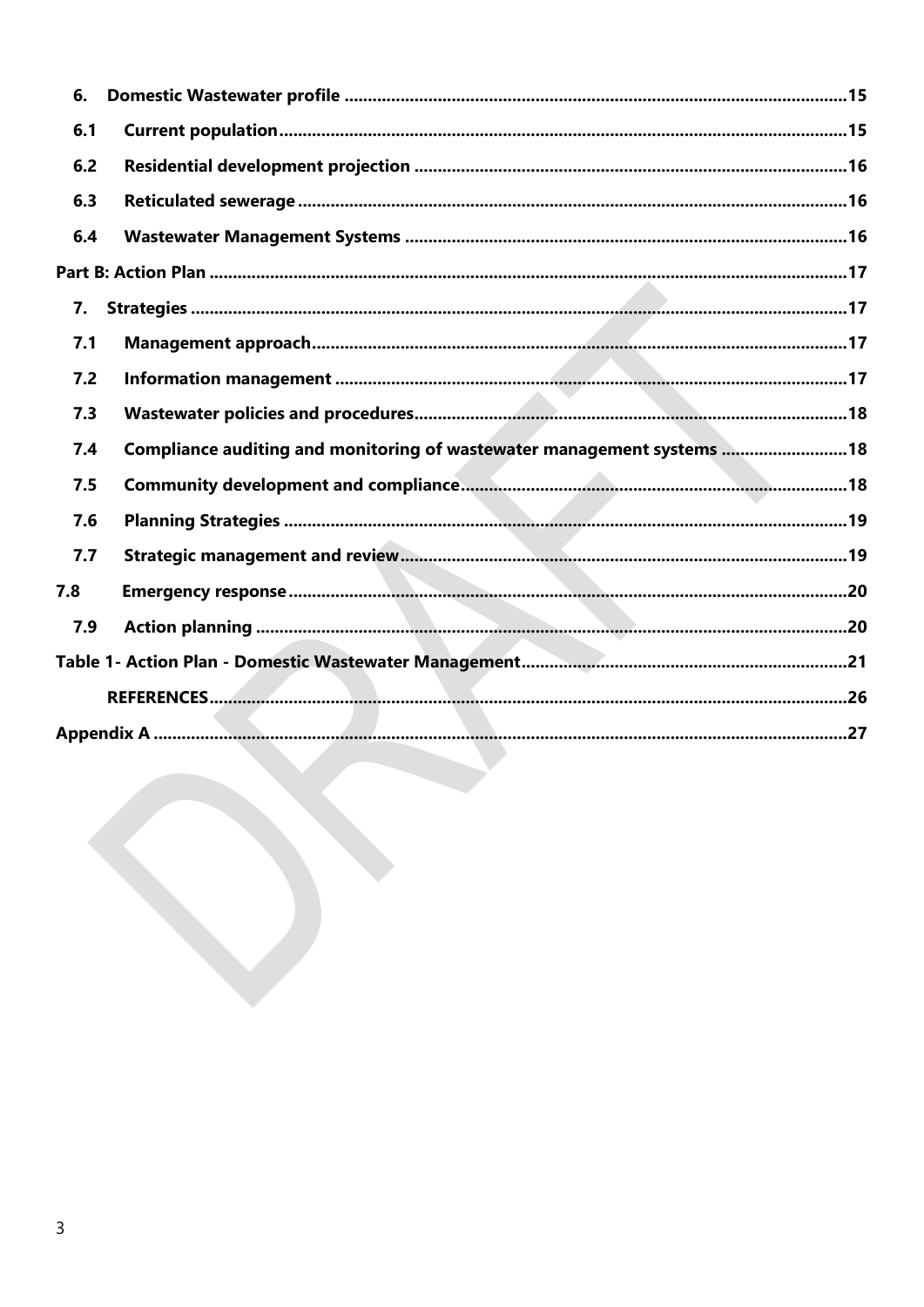#### <span id="page-4-0"></span>**Executive summary**

The proper management of domestic wastewater in the Northern Grampians Shire is important to protect public health, and the environment moving forward. The management of domestic wastewater is particularly important in the increasingly dry conditions, with periods of excessive rainfall as well as an increase in demand to develop smaller allotments or subdivide land.

This *Municipal Domestic Wastewater Management Plan 2020-2025* (MDWMP) outlines the management strategies and actions planned by Northern Grampians Shire Council (Council) to address identified issues with wastewater management across our communities.

The MDWMP links to other Council Plans to ensure a coordinated and united approach to water management over the next few years.

Northern Grampians Shire Council looks forward to implementing this plan in partnership with stakeholders including the community to achieve the ultimate goals and objectives.

4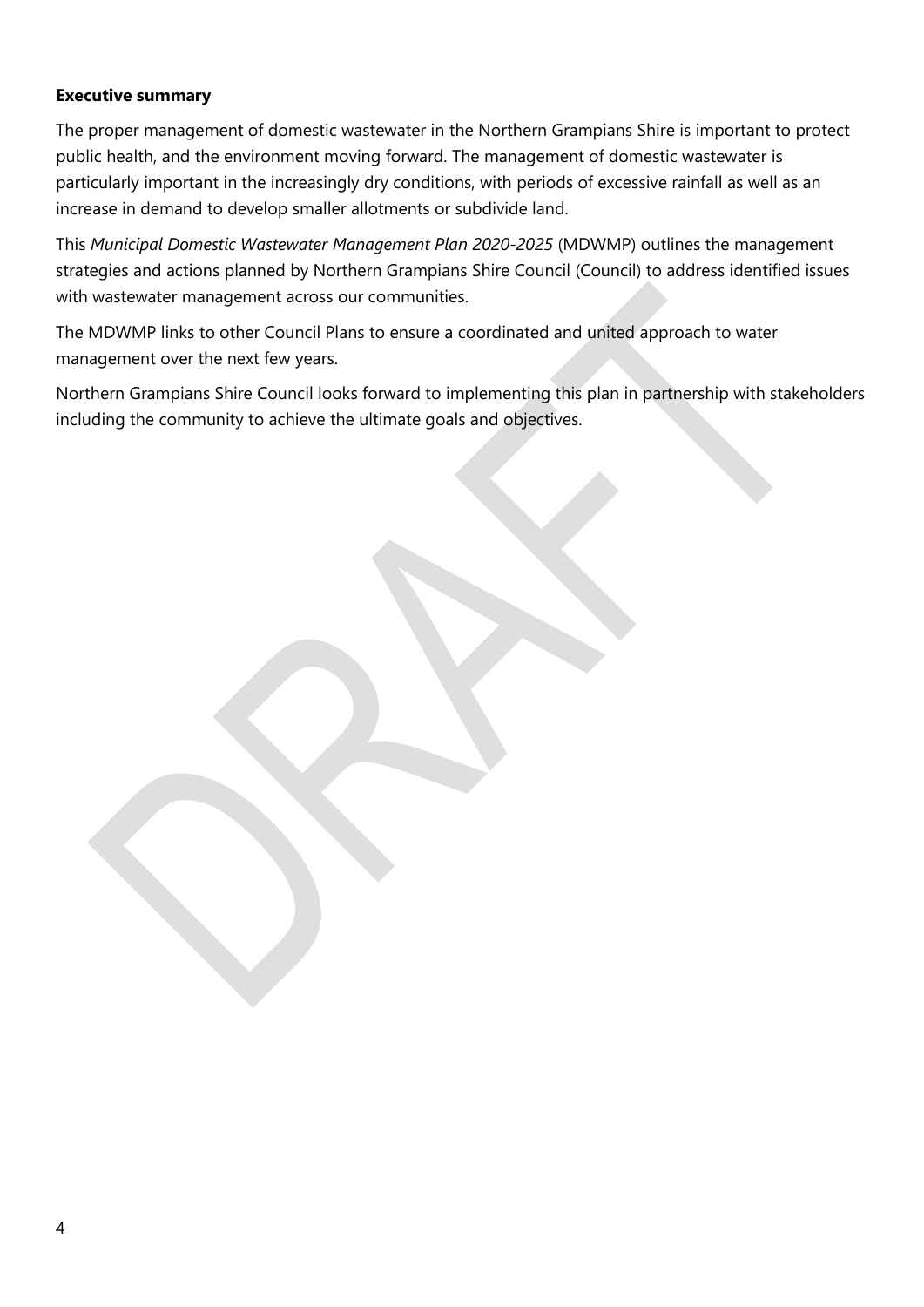#### <span id="page-5-0"></span>**Part A: Strategy 2021 – 2026**

#### <span id="page-5-1"></span>**1. Introduction**

#### <span id="page-5-2"></span>**1.1 Domestic wastewater management**

Domestic wastewater management is one of the public health functions delegated to local government under the Environment Protection Act 2017. Under the legislation Council is the permit authority for the installation and use of wastewater management systems. There are also further responsibilities outlined in the State Environment Protection Policy (Waters).

Poorly treated wastewater from onsite systems is a major pollutant, which threatens public health, the environmental value of surface and groundwater, and local amenity. Poorly managed domestic wastewater presents a threat to public health and the environment in addition to the associated economic and legal risks to councils. Council's Environmental Health Officers (EHO) implement the requirements of the legislation on behalf of Council.

As the licensing body, Council has a responsibility to manage risks, including the enforcement of legislation. The common strategy utilised to achieve this is the development and implementation of a Domestic Wastewater Management Plan. The development of such a plan requires integration with current Council strategies including environmental, public health, and stormwater management. There are several local, environmental, and resource policy issues that need to be considered as part of that planning process.

This plan is based on the 'Model Municipal Domestic Wastewater Management Plan July 2005', developed by the Municipal Association of Victoria.

#### <span id="page-5-3"></span>**1.2 Major elements (objectives)**

In line with the terms of reference, the major elements of this plan are:

- 1. The identification of the key stakeholders within council and external organisations, and the development, implementation and review of domestic wastewater management within the municipality;
- 2. The assessment of the current wastewater situation with the development of a local wastewater management profile for the municipality;
- 3. An outline of the process involved in developing the plan; and
- 4. An outline of the management strategies and action plans to address priorities identified within specified timeframes.

#### <span id="page-5-4"></span>**1.3 Goal**

The goal of the MDWMP is to identify actions, relevant stakeholders, and necessary timelines to manage domestic wastewater sustainably in the Northern Grampians Shire Council municipal area.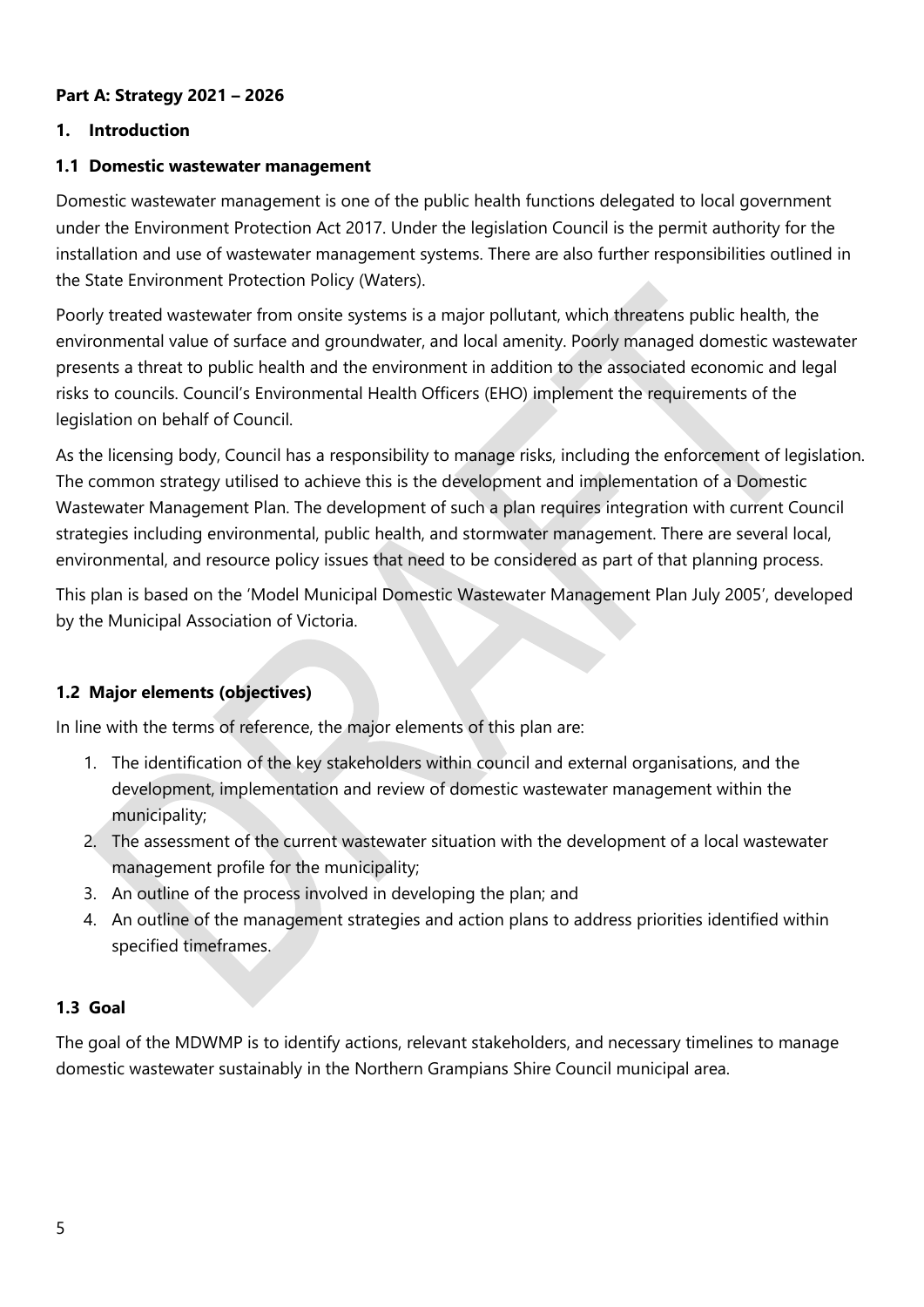#### <span id="page-6-0"></span>**2. Background**

#### <span id="page-6-1"></span>**2.1 Risks associated with domestic wastewater**

Domestic wastewater is waste generated by household activities including toilet, bathroom, clothes washing and kitchen cleaning activities, and contains high levels of micro-organisms and chemicals that are capable of causing illness.

This waste is either transported away from the property for treatment (centralised sewerage system) or treated on-site via a domestic wastewater management system such as a septic tank and effluent disposal trench.

Wastewater poses a public health, environmental, legal and economic risk. Review of the scientific literature available clearly establishes these risks including decisions made by the courts in relation to councils' responsibilities and their management of statutory duties. The risks associated with domestic wastewater have been summarised in the following table:

| Type of risk         | Risk summary                                                                                                                                                                                                                                                                                                                                                                                                                                                                                                                                                                                                                                           |  |  |  |
|----------------------|--------------------------------------------------------------------------------------------------------------------------------------------------------------------------------------------------------------------------------------------------------------------------------------------------------------------------------------------------------------------------------------------------------------------------------------------------------------------------------------------------------------------------------------------------------------------------------------------------------------------------------------------------------|--|--|--|
| <b>Public Health</b> | Drinking water supplies becoming contaminated with chemicals,<br>bacteria, protozoa and viruses from effluent as a result of poorly<br>drained soils; small lot sizes; high usage; ageing septic tanks; and lack<br>of proper maintenance of septic tanks. Illnesses that are contracted<br>from effluent contaminated water include Gastroenteritis, Shigellosis,<br>Giardiasis, Cryptosporidiosis and Hepatitis.<br>Recreational Water - Statistically significant risk of illness if people<br>come into contact with contaminated water used for recreational<br>purposes. Illnesses include ear and eye infections and respiratory<br>infections. |  |  |  |
| Environmental        | Septic tanks contribute high rates of nitrogen and phosphorus to<br>water catchments due to surface runoff;<br>Septic tanks create direct bacterial contamination of the environment<br>with ten times the amount of E coli (a disease producing bacteria<br>found in animal/human waste) found in catchments near residential<br>areas compared to catchments without residential areas;<br>The highest levels of fecal coliforms were found in catchments serving<br>septic tanks compared to other disposal systems<br>A number of environmental contamination incidents have occurred in<br>Australia and Victoria e.g. Benalla, Venus Bay.        |  |  |  |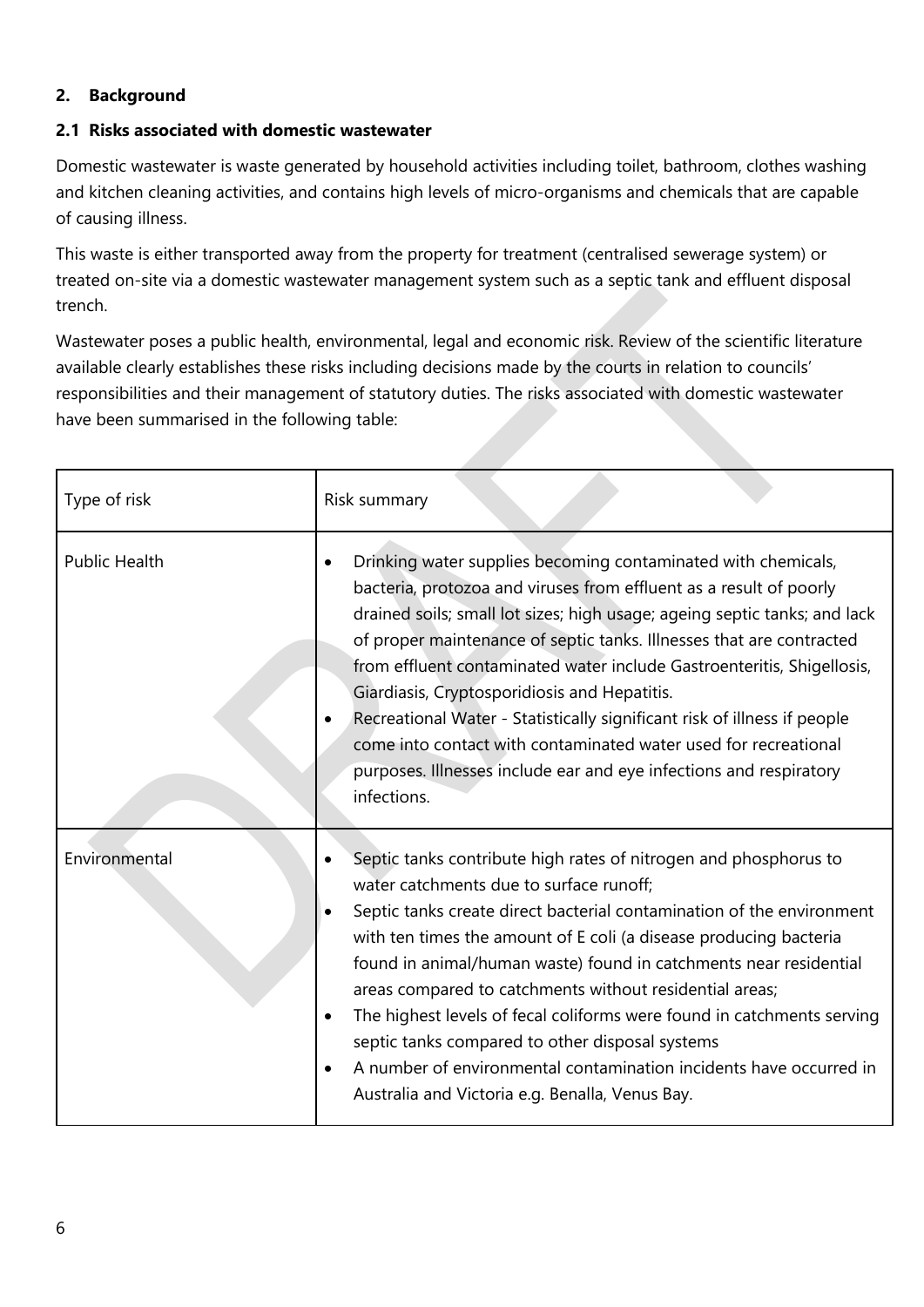| Economic | From an economic perspective trying to alleviate years of<br>$\bullet$<br>environmental contamination is costly and involves overcoming a host<br>of practical issues. Management should be focused on prevention.<br>In the event of contamination of ground and other waters there is the<br>$\bullet$<br>cost of advising residents, visitors and tourists to the area of the risk,<br>managing community anxiety, and the indirect costs associated with<br>the perception that the area is unsafe.                                                                |
|----------|------------------------------------------------------------------------------------------------------------------------------------------------------------------------------------------------------------------------------------------------------------------------------------------------------------------------------------------------------------------------------------------------------------------------------------------------------------------------------------------------------------------------------------------------------------------------|
| Legal    | Council has quite clearly established statutory duties under the<br>provisions of the Environment Protection Act 2017 and Public Health<br>and Wellbeing Act 2008.<br>Council has a duty to exercise its enforcement powers where it knows<br>$\bullet$<br>there is a breach of the legislation and there is a likelihood of injury.<br>Two court cases have determined that a failure to act will be a breach<br>$\bullet$<br>of the duty of care owed by the Council and it will be liable in<br>negligence for any damages caused by the breach of the duty of care |

## <span id="page-7-0"></span>**2.2 Regulatory framework**

Council has a number of public and environmental health legislative requirements to administer however, there is specific legislation for the management of domestic wastewater management systems.

## <span id="page-7-1"></span>**Environment Protection Act 2017**

The management of domestic wastewater is regulated by Parts 4.2 & 4.3 Environment Protection Act 2017. This part applies to all wastewater management systems designed to discharge less than 5,000 liters per day and, amongst other things, requires a permit from council for the installation of systems and approval to use those systems by the occupier. Council must refuse to issue a permit if the council deems that the applicant is not a fit and proper person to hold a permit, if the activity poses an unacceptable risk of harm to the environment or public health or if all the required information is not submitted with the application.

Domestic wastewater management is delegated to local government where the Council acts as the 'permitting' authority and approves the installation and use of the wastewater management system.

There is no statutory requirement for councils to monitor compliance after approvals have been issued although, as the permitting authority, council has a responsibility to monitor compliance. In saying that, council will respond to complaints regarding failing wastewater systems. The Environmental Protection Regulations 2021 also set offences and allow councils to order system maintenance and enforce breaches of duties.

The Regulations apply to all existing Onsite Wastewater Management Systems (OWMS), including older systems installed before installation permits were introduced.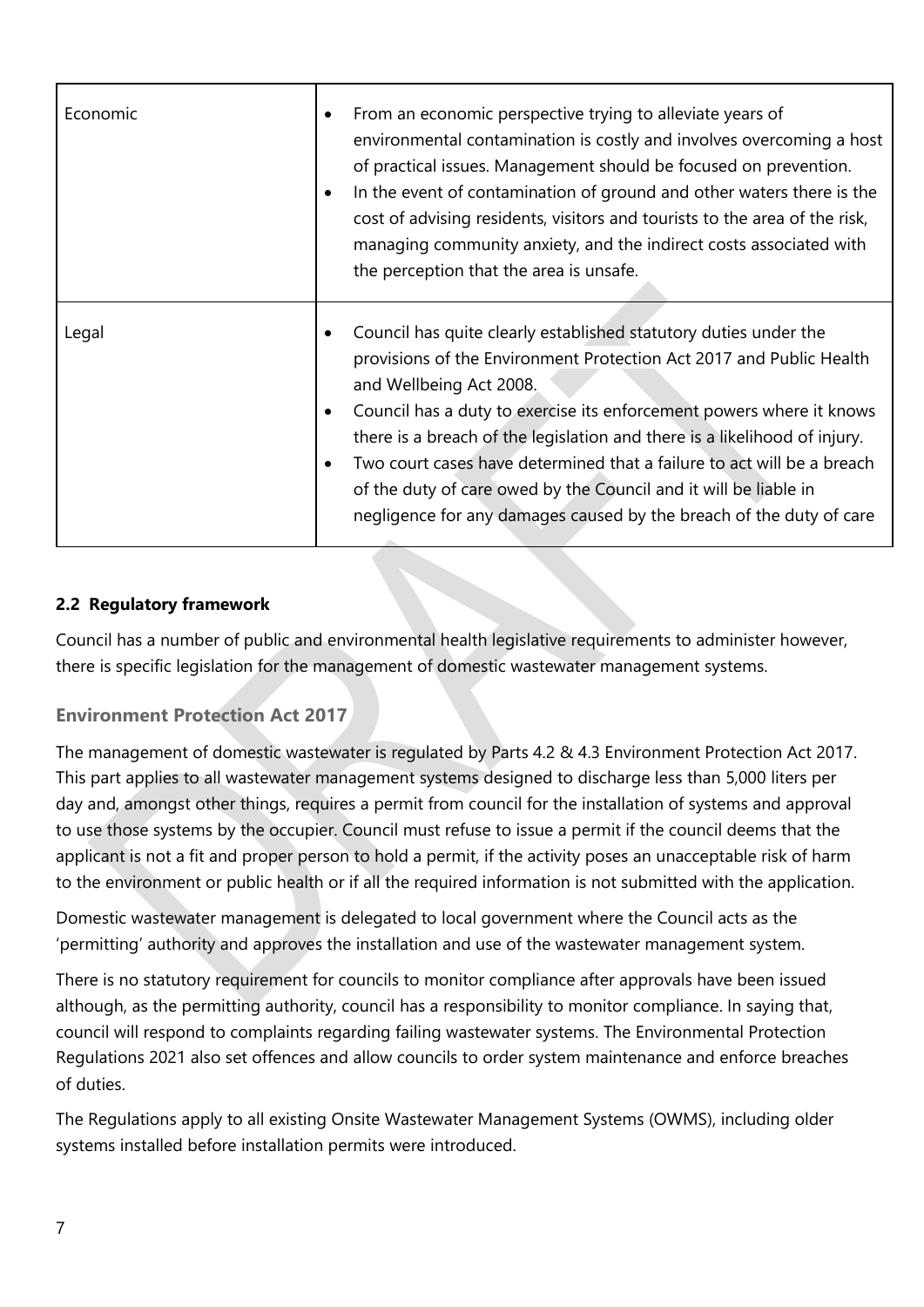The current regulations put clear obligations on those who manage or are in control of the land where an onsite wastewater management system is located.

The Regulations also introduce new duties for the operation and maintenance of an OWMS. This includes a duty to:

- keep maintenance records.
- respond to problems.
- notify council of system failures (From 1 July 2022)

An important change in statutory wastewater management approval arrangements has seen the EPA only approving the types of wastewater treatment systems that may be used in a domestic setting. Applicants for permits must now provide council with a certificate of conformity from a JAS-ANZ certified conformity assessment body (CAB) for their particular system, brand or model, unlike previously when all systems required EPA approval. Council must develop their own standard conditions in line with the following Australian Standards and in line with the operating conditions specified under the Certificate of Conformity for the system: Refer to Appendix A at the end of this document.

If required, any land capability assessment must also be conducted to council's satisfaction.

## <span id="page-8-0"></span>**State Environment Protection policies (SEPP)**

Division 1 of the Act provides for the formulation and adoption of state environmental protection policies (SEPPs) by government and allows for the declaration of an environment protection policy "… to be observed with respect to the environment generally or in any portion or portions of Victoria or with respect to any element or elements or segment or segments of the environment."

Under the SEPP it is recognised that municipal councils play an important role in protecting surface waters through a number of responsibilities including stormwater, floodplain, drainage, and vegetation management, domestic wastewater management, local road management and land use planning.

Generally, a SEPP identifies the beneficial uses of the environment to be protected, environmental objectives appropriate to those uses, and plans and programs for the attainment of those objectives. The SEPP (Waters) 2018, sets a statutory framework for the protection of the uses and values of Victoria's fresh, marine water environments.

The SEPP sets out requirements for managing domestic wastewater. Under this SEPP councils are responsible for ensuring new residential subdivisions are provided with reticulated sewerage at the time of subdivision or that the allotments are capable of treating and containing all domestic wastewater within the boundaries of each allotment.

The occupiers of premises have the responsibility to manage their system in accordance with the permit conditions and the EPA Code of Practice – Onsite Wastewater Management (2016). The SEPP also requires that owners of on-site domestic wastewater systems maintain their systems.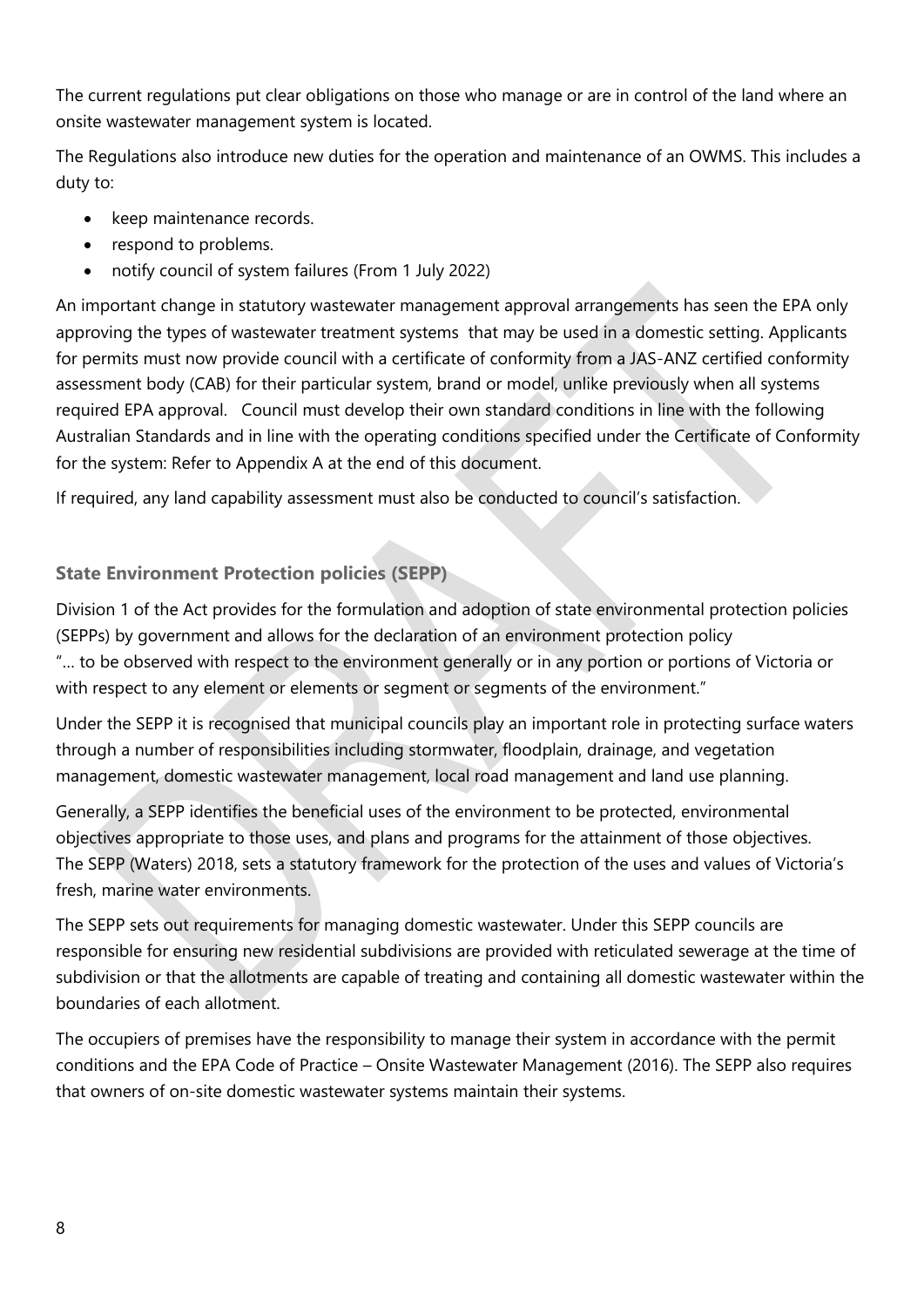SEPP also outlines the need for councils to:

- Assess the suitability of the land for an on-site system prior to approving a development;
- Ensure that sewerage is provided at the time of sub-division if the use of on-site systems would result in wastewater being discharged beyond allotment boundaries or would impact on groundwater beneficial uses;
- Ensure that permits are consistent with the guidance provided by the EPA and the Code of Practice – Onsite Wastewater Management (Publication 891.4 July 2016). The Code is the guideline for best practice management of onsite wastewater systems and associated land capability assessment;
- Identify existing unsewered allotments incapable of preventing wastewater from being discharged beyond allotment boundaries and/or preventing impacts on groundwater beneficial uses; and
- Where relevant develop a domestic wastewater management plan.

## The SEPP states:

That Council is required to have a Municipal Domestic Wastewater Management Plan that can be a maximum of 5 years in length. The plan must be audited and assessed every three years with a report created on the process.

## <span id="page-9-0"></span>**2.3 Links to other council policies**

## <span id="page-9-1"></span>**Council Plan 2021-2025**

The 2021-2025 Council Plan, was developed by Council in partnership with the community in the early months of 2021. It is a legislative requirement that a Council Plan be prepared when a new Council is elected.

There are two parts to the Plan: Part 1 outlines the strategic direction Council will take to improve its services and build the community and economy. Part 2, the Strategic Resource Plan, explains how Council will use its resources to achieve these objectives.

The Council Plan includes our objectives: -

- 1. Enhance lifestyles and communities;
- 2. Boost economic growth;
- 3. Provide sustainable infrastructure; and
- 4. Improve organisational effectiveness.

## <span id="page-9-2"></span>**Municipal Public Health & Wellbeing Plan**

The Northern Grampians Shire Council Municipal Public Health and Wellbeing Plan (MH&WP) is a key part of Council's Planning Framework. The plan is informed by local health and wellbeing data, the Victorian Public Health and Wellbeing Plan 2019–2023 and the Council Plan. The strategic directions of this plan will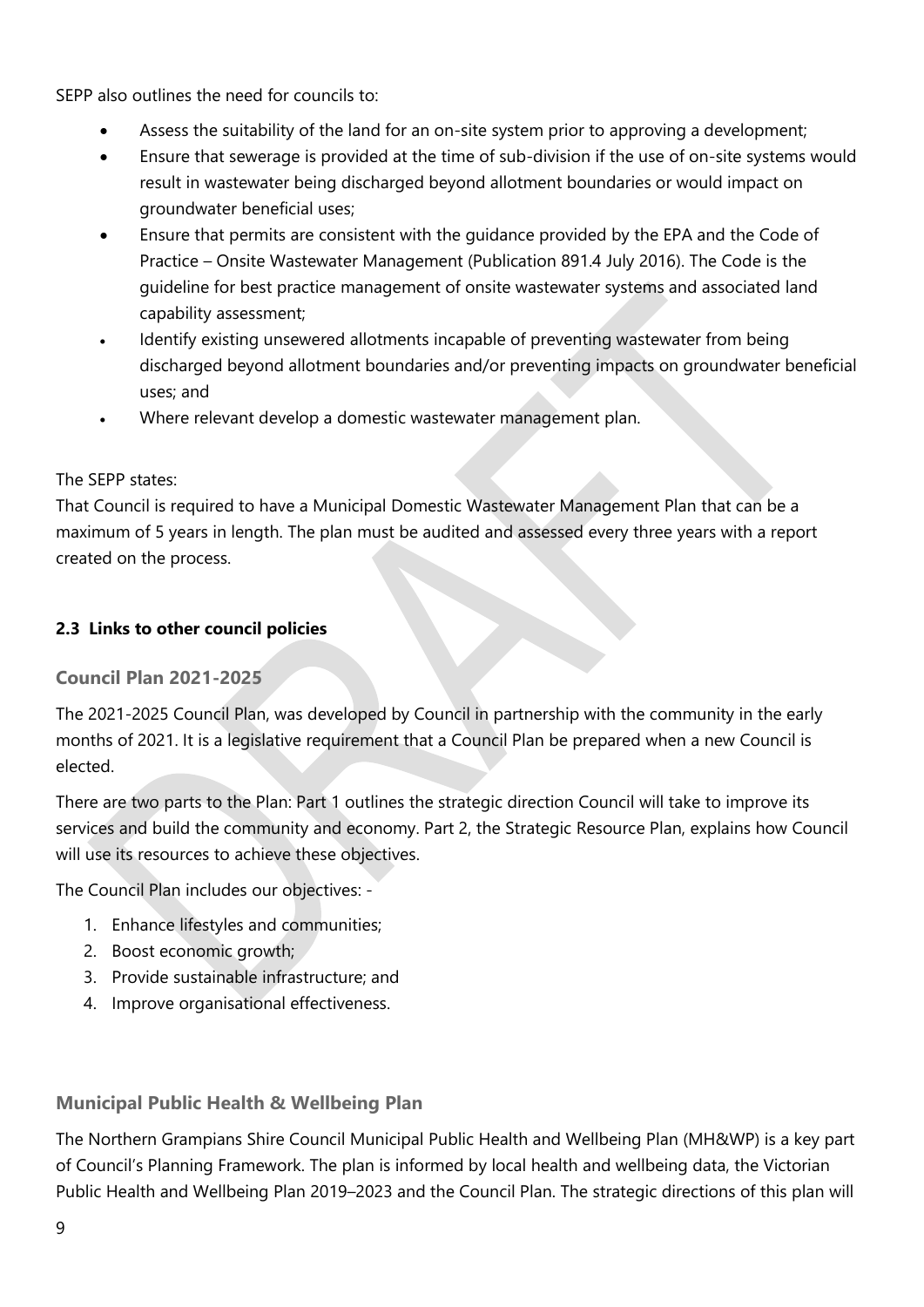lay the framework for the development of detailed implementation plans and service plans resulting in a collective impact approach to improving the health and wellbeing of the Northern Grampians.

The plan is produced to document Council's strategies and programs to protect and improve the health and wellbeing of the local community and is a key response to Council's responsibilities under the *Public Health and Wellbeing Act 2008.*

#### <span id="page-10-0"></span>**Sewerage to small towns**

While centralised sewerage systems are considered best management practice, they are not practical in areas with a low population density. For this reason, there are many unsewered townships. Failing septic systems on small blocks, and an increasing density of septic installations have been identified as causing environmental and health problems.

The lack of sewerage also hampers the potential development of townships because new dwellings must contain all wastewater onsite, and this necessitates larger building blocks. It is recognised that each municipality needs to identify and develop priorities for the provision of either reticulated sewerage or alternative wastewater management options for small towns.

| <b>Goal Area</b>                                                         | <b>Objective</b>                        | <b>Strategy</b>                                                                                                                                                                                               | <b>Key Performance</b><br>Indicator           | <b>Responsibility</b>                        |
|--------------------------------------------------------------------------|-----------------------------------------|---------------------------------------------------------------------------------------------------------------------------------------------------------------------------------------------------------------|-----------------------------------------------|----------------------------------------------|
| Improvement in<br>wastewater<br>management<br>options for small<br>towns | To improve<br>wastewater<br>management. | To apply for<br>funding to develop<br><b>Domestic</b><br>Wastewater<br>management plan<br>for small towns<br>without access to<br>sewerage.<br>On receipt of<br>appropriate<br>funding implement<br>the plan. | Plan developed.<br>Strategies<br>implemented. | Director of<br>Infrastructure and<br>Amenity |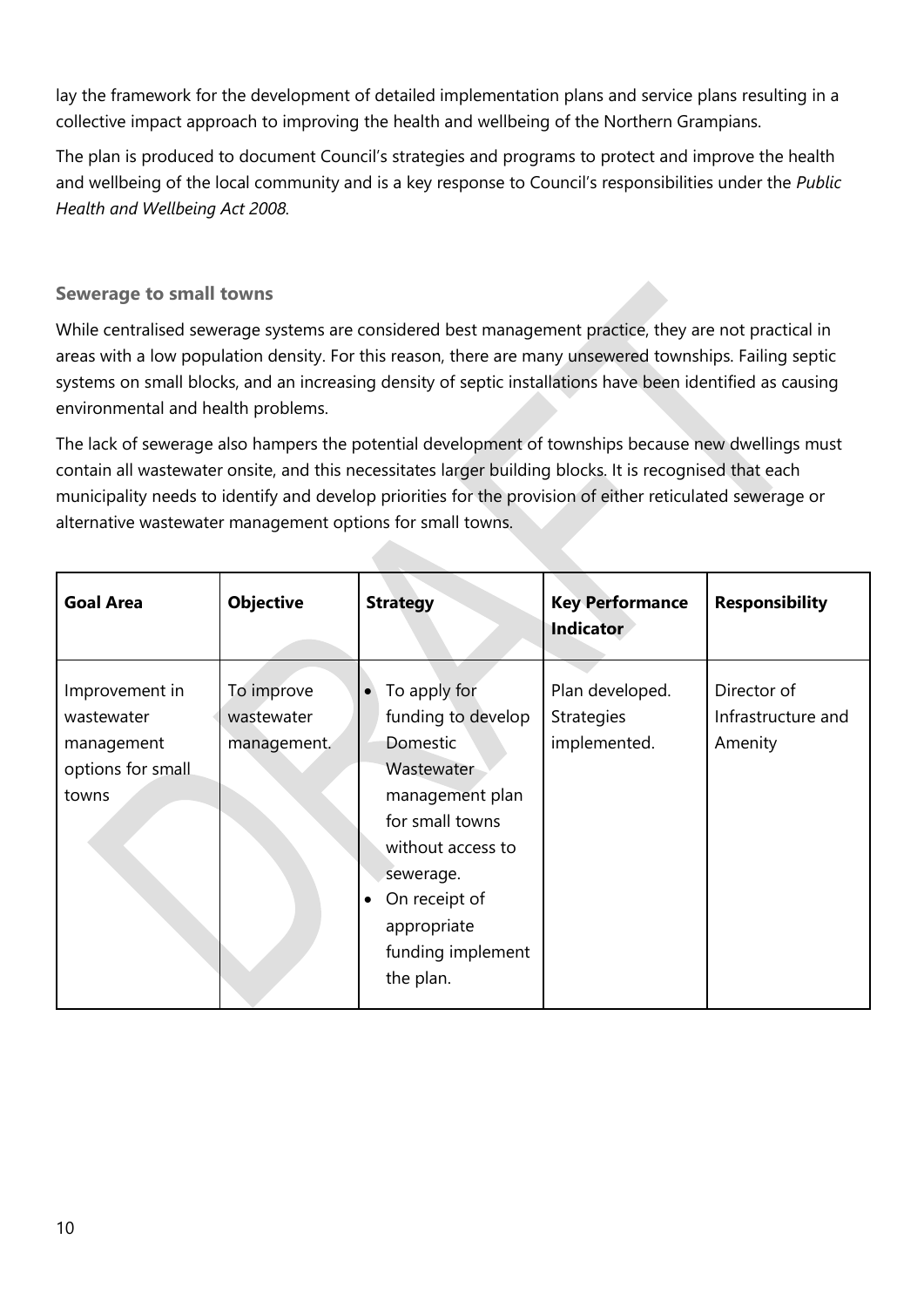#### <span id="page-11-0"></span>**Northern Grampians Planning Scheme**

The Northern Grampians Planning Scheme:

- must seek to further the objectives of planning in Victoria;
- include strategic plans, policy statements, codes or guidelines relating to the use or development of land;
- must specify separately state standard provisions and local provisions;
- any other provision which the Minister directs; and
- Allow for amendments.

<span id="page-11-1"></span>**Wimmera waterway strategy 2014-2022 – Wimmera Catchment Management Authority**

The purpose of the Wimmera Waterway Strategy (WWS) is:

The WWS is the planning document for the management of rivers, creeks and wetlands (including lakes) in the region as required under the Water Act 1989 and the Victorian Waterway Management Strategy (VWMS). It has been developed in consultation with a wide range of stakeholders and the broader community.

## <span id="page-11-2"></span>**2.4 Stakeholder roles and responsibilities**

#### <span id="page-11-3"></span>**Environment Protection Authority Victoria (EPA)**

The Environment Protection Authority (EPA) has the statutory responsibility of overseeing the management of domestic wastewater management in Victoria. The EPA sets the regulatory framework for wastewater and provides advice and guidance to support this framework.

The Environmental Protection Act identifies high value and priority waterways and establishes long term goals for waterway condition underpinned by an eight-year regional work program listing a number of management activities to attract and direct government and philanthropic investment.

The document outlines council's roles and responsibilities in relation to on-site wastewater management; the development and implementation of an urban stormwater plan; and, the incorporation of waterway and catchment objectives, priorities and actions into the strategic and statutory planning processes.

## <span id="page-11-4"></span>**Local Government**

Councils' responsibilities for domestic wastewater management are:

- Ensuring new residential subdivisions are provided with reticulated sewerage or that the allotments are capable of treating and containing domestic wastewater onsite.
- Issuing permits to install new wastewater management systems.
- Refusing permits if the site is unsuitable and / or the area available for the treatment and disposal of effluent is not sufficient. Refusing permits if the wastewater management system is not of a type accredited under Australian Standard.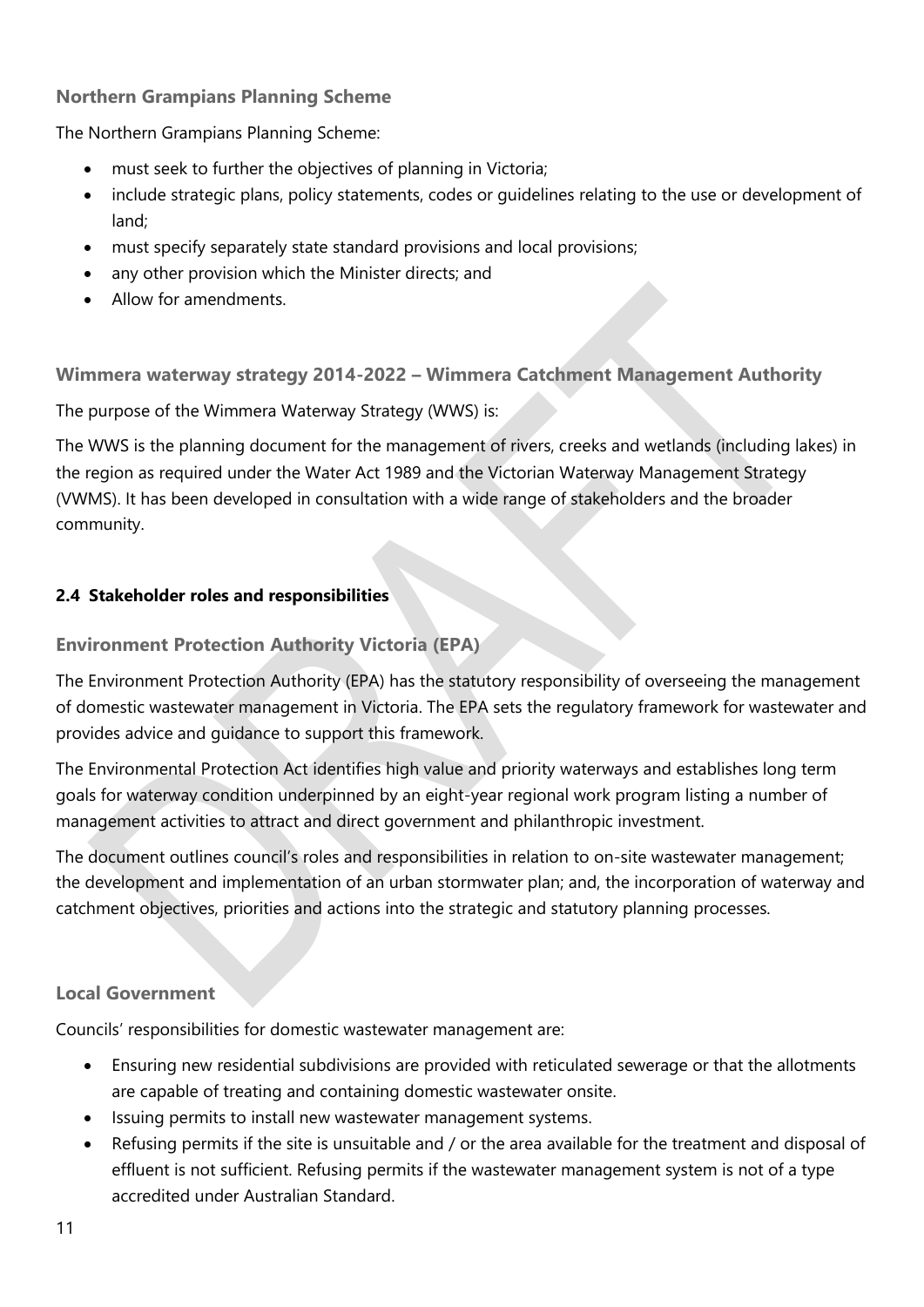- Issuing certificates to use wastewater management systems.
- Monitoring the operation of existing wastewater management systems and the compliance with permits and certificates.
- Order system maintenance and enforce breaches of duties on property owners.

#### <span id="page-12-0"></span>**Water authorities**

Water Authorities are responsible for the provision of water and reticulated sewerage services.

GWMWater is the authority responsible for the provision of reticulated sewerage in the Northern Grampians Shire. There are 4 designated sewerage districts within the Northern Grampians Shire that GWMWater manages which include Stawell, St Arnaud, Halls Gap and Great Western. Section 173 of the *Water Act (1989)* sets out the function of GWMWater within these districts.

GWMWater has developed a Corporate Plan 2020-2030.

#### <span id="page-12-1"></span>**Landholders**

A land holder's responsibilities are:

- Connecting to a sewerage system where it is available (unless otherwise exempted)
- Obtaining a "Permit To Install" a wastewater management system before a building permit is issued and installing a system
- Obtaining an "Approval to Use " for the systems once installed
- Obtaining a "Permit To make Alterations" to an existing wastewater management system
- Maintaining existing systems, in accordance with the Environment Protection Regulations 2021
- Keep maintenance records for up to 5 years and produce them if requested by Council
- Respond to problems promptly
- Notify council of system failures as soon as practicable. After 1 July 2022 this will be mandatory and Penalty notices can be issued if council is not notified.
- Ensuring effluent absorption area remains clear from development, unsuitable vegetation, impermeable surfaces etc

## <span id="page-12-2"></span>**Catchment Management Authorities**

There are three Catchment Management Authorities (CMAs) in our municipality being the Wimmera CMA, the North Central CMA and the Glenelg Hopkins CMA. The prime responsibilities of the CMAs are the health of land and water in their catchment region and promoting sustainable and productive land use practices.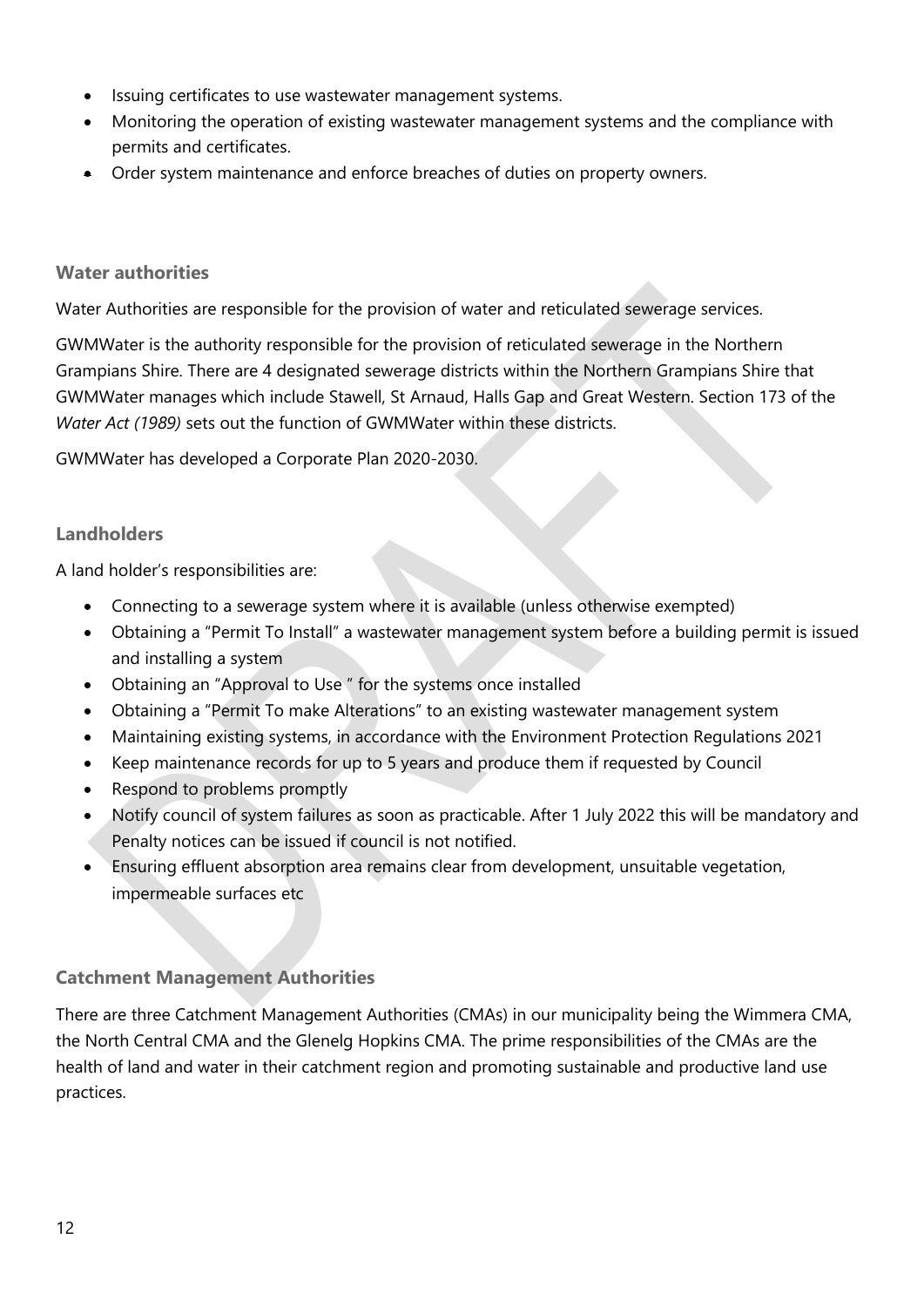#### <span id="page-13-0"></span>**3. Development of domestic wastewater management plan**

#### <span id="page-13-1"></span>**3.1 Development process**

This MDWMP has been prepared using guidelines prepared by the Municipal Association of Victoria (MAV) and incorporated into the MAV Model Municipal Domestic Wastewater Management Plan.

Council undertook to investigate and document domestic wastewater management processes in the Shire and to provide guidelines for improving the management process.

The process for completing this MDWMP generally involved the tasks listed below:

- Review of existing systems and processes for domestic wastewater management
- Review of the characteristics of the locality including the location of existing septic Tanks and wastewater treatment systems, identification of planning zones and growth areas, and the identification of areas of environmental, heritage, cultural and recreational value
- Risk assessment of the potential for domestic wastewater to impact on public health and the environment, especially in the areas of special value identified in the previous step
- Development of specific management strategies for areas where there were domestic wastewater management risks identified
- Development of action plans to guide the development and implementation of the management strategies
- Compilation of the results of each process into this MDWMP

## <span id="page-13-2"></span>**3.2 Council's current management of domestic wastewater**

Council Environmental Health Officers manage domestic wastewater under the provisions of the *Environment Protection Act 2017*, the EPA Code of Practice – Onsite Wastewater Management and Australian Standards.

There are generally four situations where Council manages domestic wastewater:

<span id="page-13-3"></span>**Planning permit application**

- Planning Department refers application to Environmental Health as part of the internal management of applications requiring referral for comment (i.e. new dwelling, house extension, subdivision).
- Under Clause 65.02 of the Victorian Planning Provisions, a land capability assessment addressing onsite wastewater management should be conducted as early as possible in the planning phase.
- Under Clause 66.02-5 of the Victorian Planning Provisions an application to use, subdivide or consolidate land, to construct a building or construct or carry out works, or to demolish a building or works that are within a Special Water Supply Catchment Area listed in Schedule 5 of the Catchment and Land Protection Act 1994 and which provides water to a domestic supply must be referred to the relevant water board or water supply authority pursuant to Section 55 of the Planning and Environment Act 1987 as a determining authority.
- Environmental Health Officer assesses the application and inspects sites as necessary.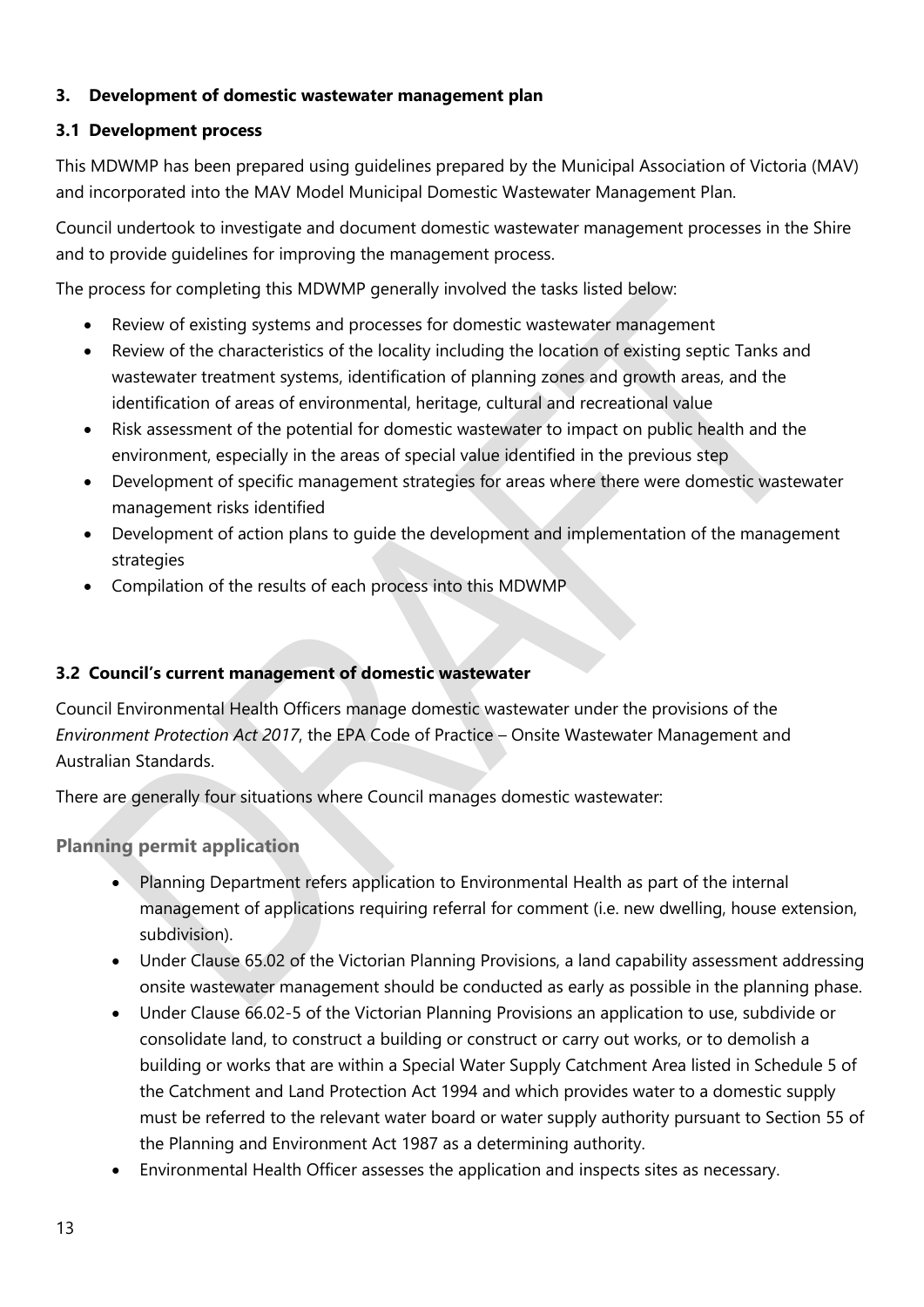- General conditions and comments for the site are formulated. These may include requirements to connect to sewer, to undertake a land capability assessment (LCA), that the wastewater must be treated before disposal, the general buffer distances from significant features such as waterways or that the site is unsuitable for wastewater disposal. Further information may be sought from the applicant that they can demonstrate that land is suitable for development by providing an LCA.
- The Planning Permit is either approved with conditions or refused.

## <span id="page-14-0"></span>**Building permit application**

- The Building Department advises applicant that a permit to install a wastewater system is required with the application for a building permit and directs the customer to Environmental Health Department for further advice.
- Waits for advice from Environmental Health that the permit to install a wastewater system or consent and report has been issued and then the Building Permit can be issued.
- The Building Occupancy Certificate is issued once the approval to use a wastewater management system' has been issued.

## <span id="page-14-1"></span>**Wastewater management system permit process**

- The application to install a wastewater system is received and the online application is assessed.
- A Land Capability Assessment (LCA) will be required to be submitted in all circumstances where the land is in a special water supply catchment used for potable water supply (see item 3.2.1) or where the relevant officer considers that there may be a significant effect on the environment.
- A site inspection is carried out by the Environmental Health Officer either with or without the applicant or land owner.
- The proposed system is assessed as to whether it conforms to all legal requirements and whether it is suitable for the area and its proposed use.
- A 'Permit to Install' with conditions is issued or the permit is refused.
- Inspections are carried out during installation as requested by the plumber or applicant before backfilling.
- An 'Approval to Use' the system is sent to the applicant after the final inspection is completed and all conditions of the permit have been met

## <span id="page-14-2"></span>**Failing wastewater management system**

- A complaint or request for advice is received concerning a failing wastewater management system.
- The Environmental Health Officer assesses the situation, gives advice or if required, issues an order to abate the nuisance and repair the wastewater management system.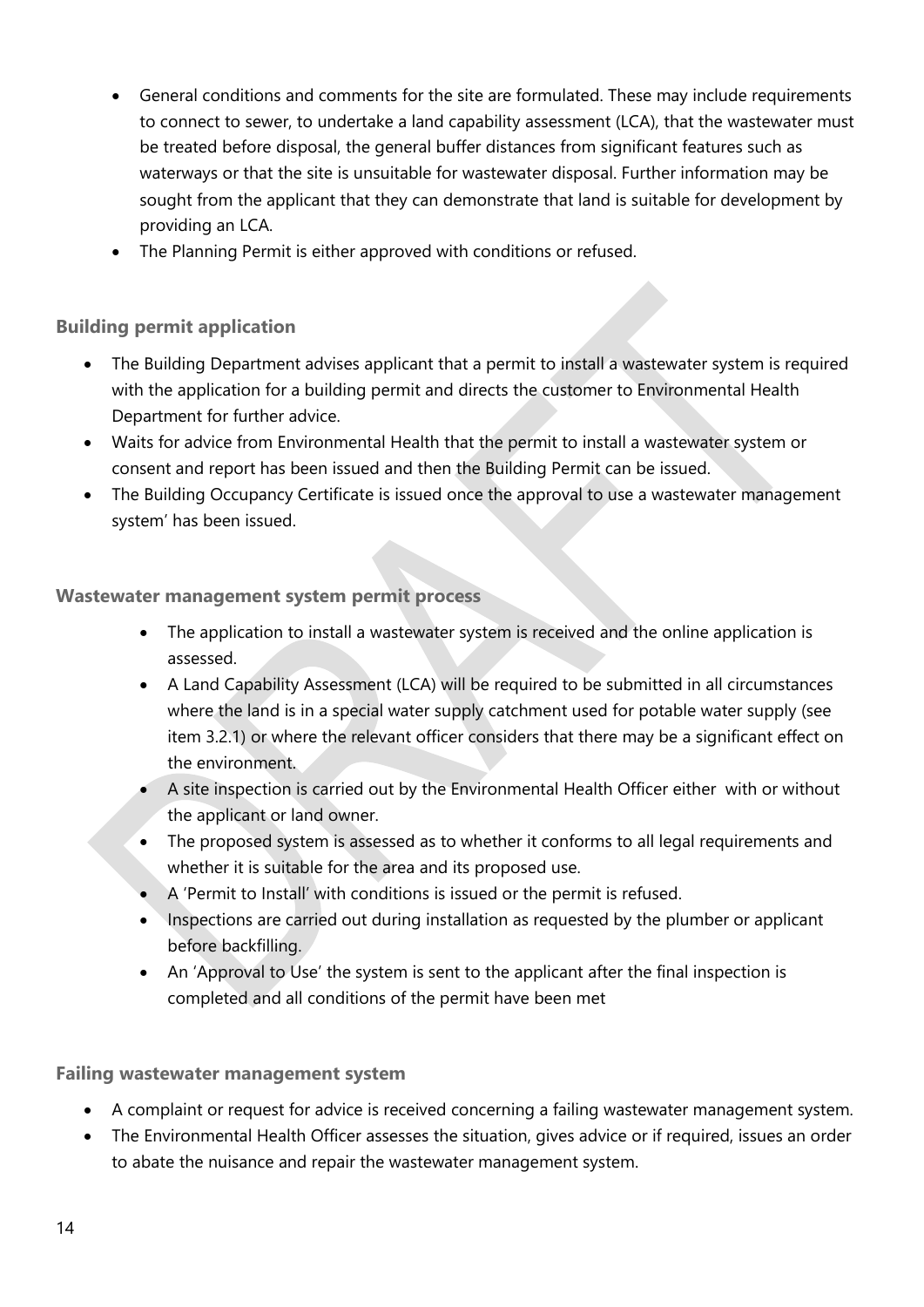#### <span id="page-15-0"></span>**4. Implementation**

The implementation of the MDWMP will be the responsibility of Environmental Health team in consultation with the Director of Infrastructure with approval from council.

#### <span id="page-15-1"></span>**5. Evaluation**

The Coordinator Sustainable Development shall evaluate, assess and prepare an internal report on the actions undertaken at 3 year intervals and publish the report on its website.

## <span id="page-15-2"></span>**6. Domestic Wastewater profile**

Northern Grampians Shire is located in Central West Victoria and spans over 5,918 square kilometers. The area is well known for a mixture of industries such as textiles, gold mining and broadacre cropping. The Grampians National Park is also a popular tourist destination with over 1 million visitors each year.

The Northern Grampians Shire is driven by a highly skilled and multidisciplinary workforce. Amongst the frontrunners of the region, it is responsible for environmentally sound and innovative growth and development particularly in grain, sheep and viticulture. The shire also fosters a range of professionals in textiles, health, hospitality and trade.

Prominent industry sectors include wool, broad acre grazing, cereal cropping, viticulture, olive growing, tourism, manufacturing, textiles, retail trade, health and community services, landcare and catchment management and professional services.

Industry is generally concentrated in the key townships of Stawell and St Arnaud, where retail and commercial operations are mainly of a local service nature. These centers service the region's needs for shopping, business and commercial services and host other activities including brick making, meat processing, steel fabrication, feed production, supply and service of farm machinery and small service industry.

The Grampians region encompasses a diversity of microclimates and environments and a very livable climate with four distinct climatic conditions. The environment comprises of rich fertile soils, dryland areas, mountain ranges, large scale open plan pastoral areas, parks and lakes.

## <span id="page-15-3"></span>**6.1 Current population**

Northern Grampians Shire comprises an estimated 11,403 residents from the 2016 Census. Population rates are slightly increasing which reflects on the fact that there is some development occurring within the municipality.

The majority of the municipality's population resides in the major towns and villages of Stawell, St Arnaud, Halls Gap, Marnoo, Navarre and Great Western.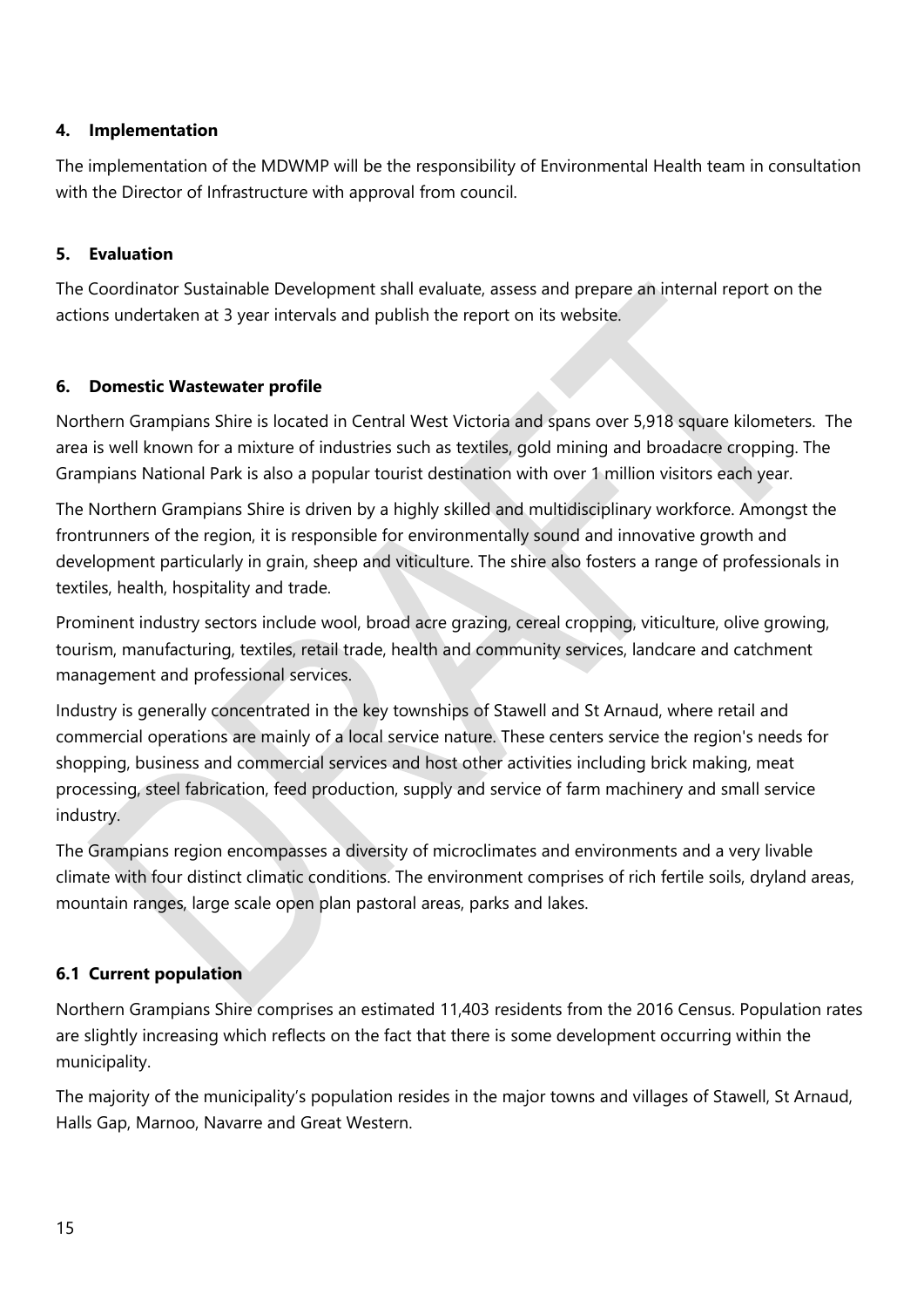#### <span id="page-16-0"></span>**6.2 Residential development projection**

The municipality is currently experiencing a growth pattern. The Sloane Street, Stawell, and other residential housing developments are in the planning phase. These developments will connect to the reticulated sewer.

#### <span id="page-16-1"></span>**6.3 Reticulated sewerage**

The management and type of domestic wastewater treatment varies across the municipality. Larger townships of Stawell, St Arnaud and Halls Gap are serviced with reticulated sewerage. The town of Great Western has some properties connected to town sewerage since 2014.

#### <span id="page-16-2"></span>**6.4 Wastewater Management Systems**

Historically the management of domestic wastewater management systems within the Northern Grampians Shire has been difficult. Local Councils are the regulatory authority for Domestic Wastewater Management. Councils have generally been limited by time and financial support from implementing effective MDWMP actions. Council has mainly focused on an approval scheme for new systems and a basic system monitoring program, as time permits.

The number of installations that are discharging off site (whether with or without approval) is currently unknown. In accordance the Environmental Protection Act 2017, land owners must reduce the risk of harm that may arise from their wastewater management system.

While it is now clear that such practices are no longer appropriate and may be creating unacceptable risks, it is acknowledged that many of these problems will take time to rectify. There are financial implications for owners who have a failing wastewater management system and are required to complete upgrade works. New systems can be expensive, and some owners may not have the finances to undertake works immediately, resulting in continuing system failures.

Under the new Environment Protection Regulations 2021, the General Environmental Duty places responsibilities on the landowner or on a person in management or control of an OWMS, including a legacy system, to take all reasonably practicable steps to ensure the system is operating so as not to pose a risk to human health or the environment. These obligations include:

- Maintaining the system in good working order
- Ensuring those operating the system have the information they need.
- Responding to any failures
- Notifying Council of failures or discharges (enforceable after 1 July 2022)

There are approximately 540 registered wastewater management systems within the municipality.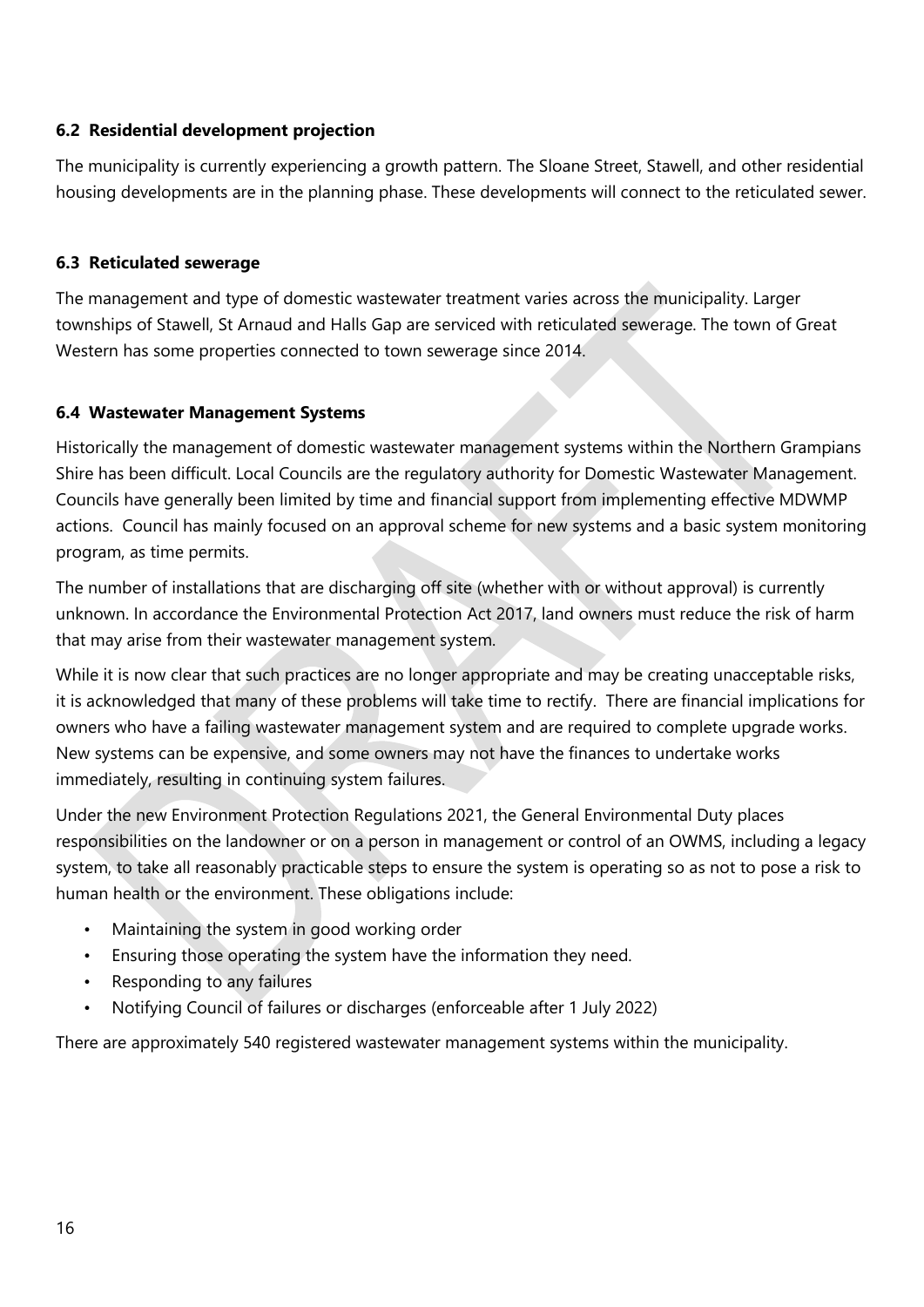#### <span id="page-17-0"></span>**Part B: Action Plan**

#### <span id="page-17-1"></span>**7. Strategies**

The revised MDWMP priorities will be focused on the development of council's capacity to manage and monitor wastewater systems in order to discharge its obligations under the State Environment Protection Policy (Waters) and therefore meet the expectations of other stakeholders reliant on council doing so.

#### <span id="page-17-2"></span>**7.1 Management approach**

Council's management strategies for wastewater are informed by three factors:

- 1. Council's statutory duty
- 2. Council's capacity to undertaken wastewater management services
- 3. The risks posed by ineffective wastewater management systems

Council currently has limited capacity to undertake these activities and services require a range of resources including:

- **•** the collection of appropriate data at the point source through an ongoing monitoring program, development of a domestic wastewater information management system, and analysis of this information;
- review and development of operating policies and procedures,
- to ensure that the MDWMP is strategically linked to other Council plans, and;
- the development of, and access to, a range of information by owners of septic tank systems and other stakeholders.

## <span id="page-17-3"></span>**7.2 Information management**

There is a need to develop an accurate and complete wastewater management system profile of the municipality that is integrated with Council's Geographical Information System (GIS).

The mapping of new installations started in 2019. This data has recently been integrated onto the council mapping system. It would be ideal to record all systems within the municipality onto councils GIS systems. There are currently restraints around historical information being uploaded to the GIS system. Some of these are as follows:

Budgets to cover the following:

- Development of a customer survey/response form to obtain data
- Site inspections to confirm and log position of system
- Council staff time to incorporate the register of domestic wastewater management systems into the GIS database.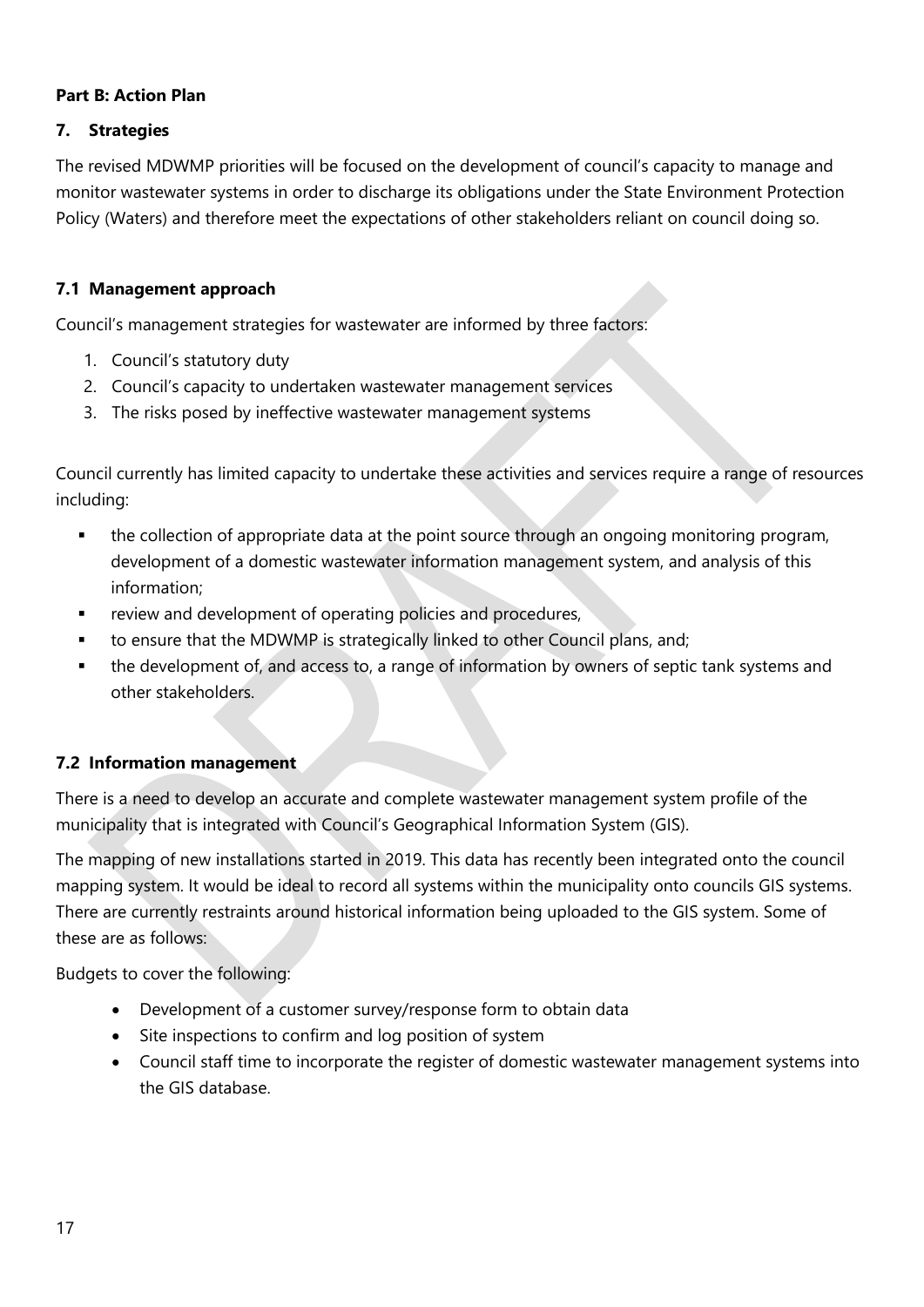#### <span id="page-18-0"></span>**7.3 Wastewater policies and procedures**

This MDWMP proposes the development of operational policies and procedures to ensure that Council has a consistent and transparent way of approaching all new installations and ensuring they are all in compliance with the legislation.

Compliance and enforcement strategies could include:

- Requirements for regular and compulsory maintenance and inspection programs in specific areas
- Requirements to connect to a sewer network where available.
- Introduction of a domestic wastewater charge or levy to cover the costs of domestic wastewater management and enforcement programs.
- Introduction of random inspection of domestic wastewater systems and audit of maintenance records.

These guiding documents will provide officers with workflows to approve systems and set out specific requirements relating to land size, capability and overlays. This will ensure that a consistent approach is taken and that all decisions made by Council officers are supported by approved organisational policies.

#### <span id="page-18-1"></span>**7.4 Compliance auditing and monitoring of wastewater management systems**

As the permitting authority Council needs to develop activities to ensure compliance with the Environment Protection Regulations 2021 after the system has been installed. This is particularly critical in identified high risk areas. This consideration will need to include the options available for resourcing these activities, and legislative constraints. These compliance activities need to be risk based.

A monitoring program will assist Council to gather data to ensure that all new installations and alterations to existing systems are compliant is a more efficient way of managing the risks associated with wastewater.

All new applications, planning referrals and complaints are assessed against current legislation and landowners are provided details of what they are required to do in order to ensure the system is compliant.

Prior to determining if all onsite wastewater systems should be audited for compliance, Council officers can determine the level of risk through the audit of a randomly selected sample of older onsite wastewater management systems. The results of this audit will determine if Council should consider a 100% audit of systems within the municipality. Council may choose to consider the appointment of an officer to complete this project.

## <span id="page-18-2"></span>**7.5 Community development and compliance**

Although owners of wastewater management systems have a legal responsibility under the *Environment Protection Act 2017* to comply with the maintenance required by the regulations, there is evidence that there is a need for ongoing education of owners.

These strategies focus on education and awareness to assist in managing the potential risks identified.

These strategies are the most preferred as they are based on a foundation of encouragement and assistance to the customer rather than either capital cost or enforcement of regulations.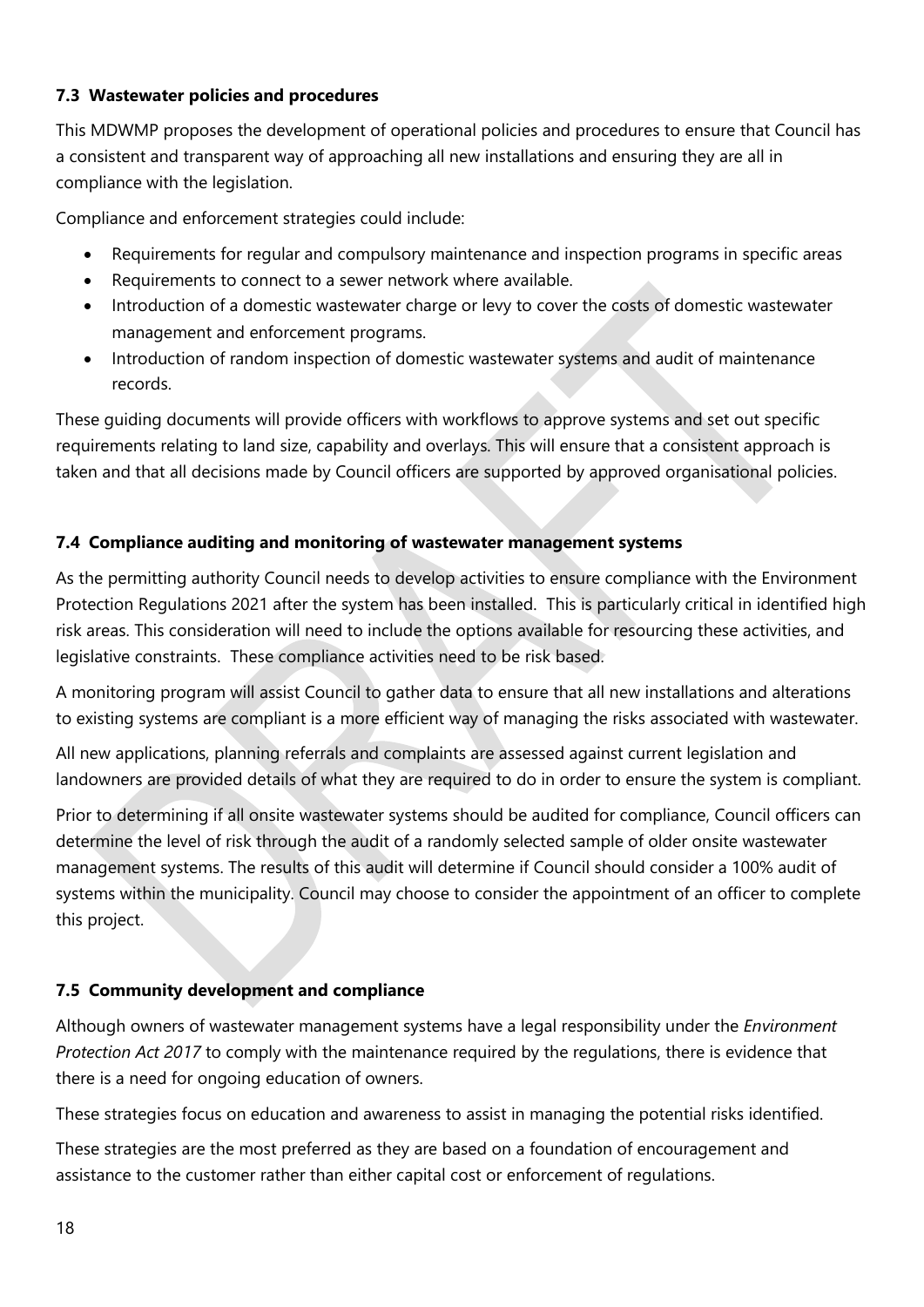To ensure systems are being installed in accordance with the relevant legislation and Australian Standards, communication and education for the community should be a key priority. The development of a suite of wastewater management information for landowners (website, newsletter, pamphlets) highlighting ownership responsibilities regarding Onsite Wastewater Management Systems may reduce the number of failing systems and minimise the impact to health and wellbeing and the environment.

Education and awareness strategies include:

- Extensions of existing guidelines for managing domestic wastewater, including grey water, in the form of information sheets or brochures covering topics such as new home ownership responsibilities.
- Reminder bulletins to undertake inspection and maintenance of systems which can be added to Council rates notices or other Council mail outs.

Budgets for the implementation of these strategies would need to cover the following:

- Council staff time to develop new information brochures;
- The dissemination of these education materials in line with Council's current policy around the use of information technology as a communication tool.

#### <span id="page-19-0"></span>**7.6 Planning Strategies**

These strategies focus on planning processes within Council as well as the intra-agency processes. These strategies are aimed to clarify and thereby improve processes in relation to wastewater management. This has become apparent in recent years where the demand to develop land and smaller blocks is higher than availability, leading to increased pressure to develop less desirable land.

Having clear planning processes in place will become increasingly important if dry conditions continue and the safe reuse of wastewater (including greywater) become critical issues.

Planning strategies include:

- Development of processes within Council and with external stakeholders to ensure effective wastewater management on all developments in unsewered areas.
- Development of approval process for wastewater management systems within a sewerage district.
- Approval process for wastewater management systems within water catchments.
- Management of developments outside but adjacent to sewer districts.
- Establishment of a consultative process for considering extending of sewerage district.
- Process for initiating new town sewerage scheme.

#### <span id="page-19-1"></span>**7.7 Strategic management and review**

Council's other strategic documents will need to be considered to ensure that they reference this MDWMP and relevant legislation, where appropriate. This will provide currency to the new plan and ensure that consideration needs to be made to onsite wastewater management at a Strategic level.

This MDWMP will also be required to be reviewed on an annual basis as well as at the end of the life of the plan. This will ensure that all actions are being addressed and completed within the allocated timeframes.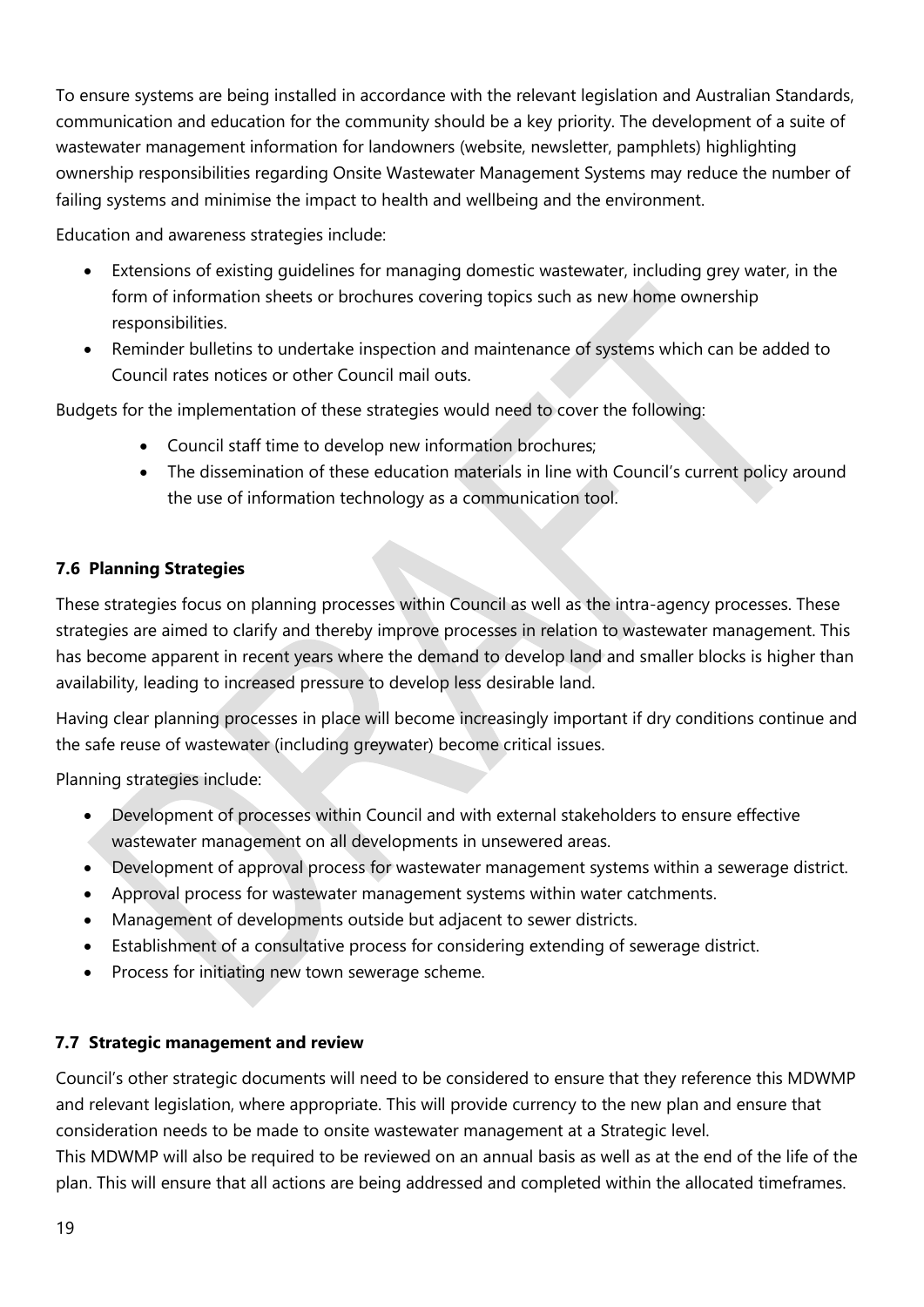#### <span id="page-20-0"></span>**7.8 Emergency response**

After a natural disaster like a fire or flood wastewater management systems can be impacted by fire, being driven over during the defence of a property from fire or by being inundated by flood waters. After the initial impact of a natural disaster, a Secondary Impact Assessment is undertaken at impacted properties with OWMS's.

Council's EHO's will be involved in the SIA teams to assess the impact of individual systems that may have been impacted.

## <span id="page-20-1"></span>**7.9 Action planning**

The development of an Action Plan ensures that there is accountability for the management strategies identified in this plan. The Action Plan involves the review of each management strategy to assign a priority for implementation, the nomination of a responsible person (whether they be Council staff or external agencies) who will champion the implementation of the strategy, the identification of key stakeholders who can assist in the implementation, the identification of budget/funding options, and a nominated completion or review date.

The action plan in line with the management strategies highlighted in the previous section.

- To develop and maintain a comprehensive wastewater management database;
- To develop a community engagement, education, and information for the management of wastewater management systems; and
- To maintain currency of domestic wastewater management plan.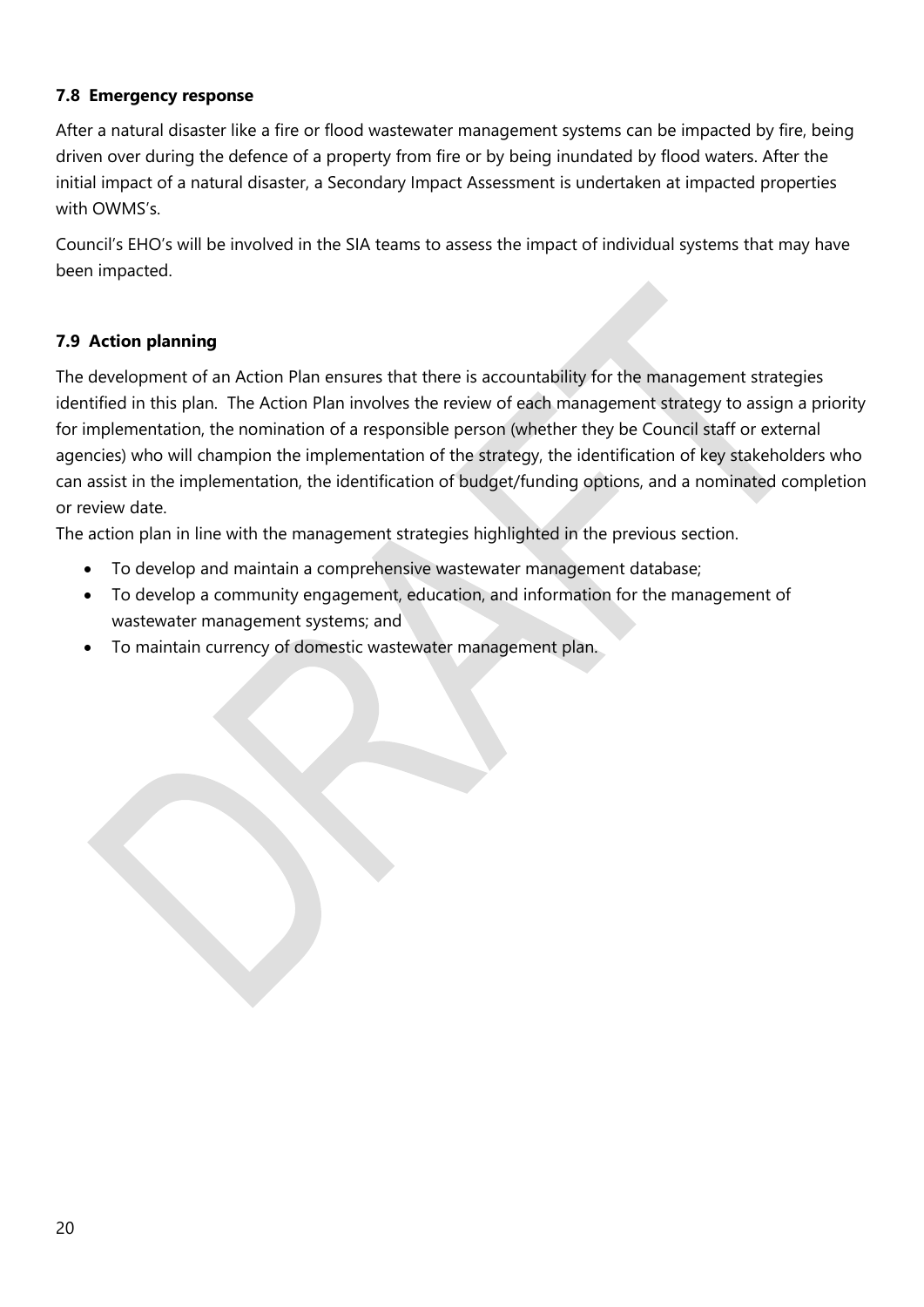## <span id="page-21-0"></span>**Table 1- Action Plan - Domestic Wastewater Management**

|                                                                                                                                                  | <b>Action Steps</b>                                                                                 | Team /<br><b>Partners</b> | Due date:        | <b>Monitoring &amp;</b><br><b>Performance Indicators</b> |
|--------------------------------------------------------------------------------------------------------------------------------------------------|-----------------------------------------------------------------------------------------------------|---------------------------|------------------|----------------------------------------------------------|
| <b>Strategy:</b><br>Undertake an education<br>campaign on the<br>management, operation<br>and maintenance of<br>domestic wastewater              | Develop a<br>communication strategy<br>Consultation with<br>internal staff (customer                | EH Team                   | 1/6/2022         | Completion of<br>communication strategy                  |
| management systems,<br>including grey and black<br>water                                                                                         | service,<br>communications)<br>Develop information                                                  |                           |                  |                                                          |
| <b>Objectives:</b>                                                                                                                               | $material -$<br>environmental lines,                                                                |                           |                  |                                                          |
| • To reduce loading on<br>wastewater management<br>systems and reach the<br>designed age for system<br>• To increase owner's<br>awareness of the | advise of new<br>responsibilities under<br>the GED.<br>Dissemination of<br>information in line with |                           |                  |                                                          |
| importance of managing<br>wastewater management                                                                                                  | communication strategy                                                                              |                           |                  |                                                          |
| systems<br>• To improve compliance<br>with regulatory<br>maintenance<br>requirements.                                                            | Develop program of<br>inspections for<br>domestic wastewater<br>management systems                  | EH Team                   | December<br>2022 | Compliance audits<br>conducted<br>Compliance following   |
| • To prevent alterations<br>exceeding the design<br>capacity of existing<br>approved systems                                                     |                                                                                                     |                           |                  | inspections                                              |
| · Provide fair, accurate<br>and accessible<br>information on good<br>wastewater management<br>principles, practices and<br>improvement options.  |                                                                                                     |                           |                  |                                                          |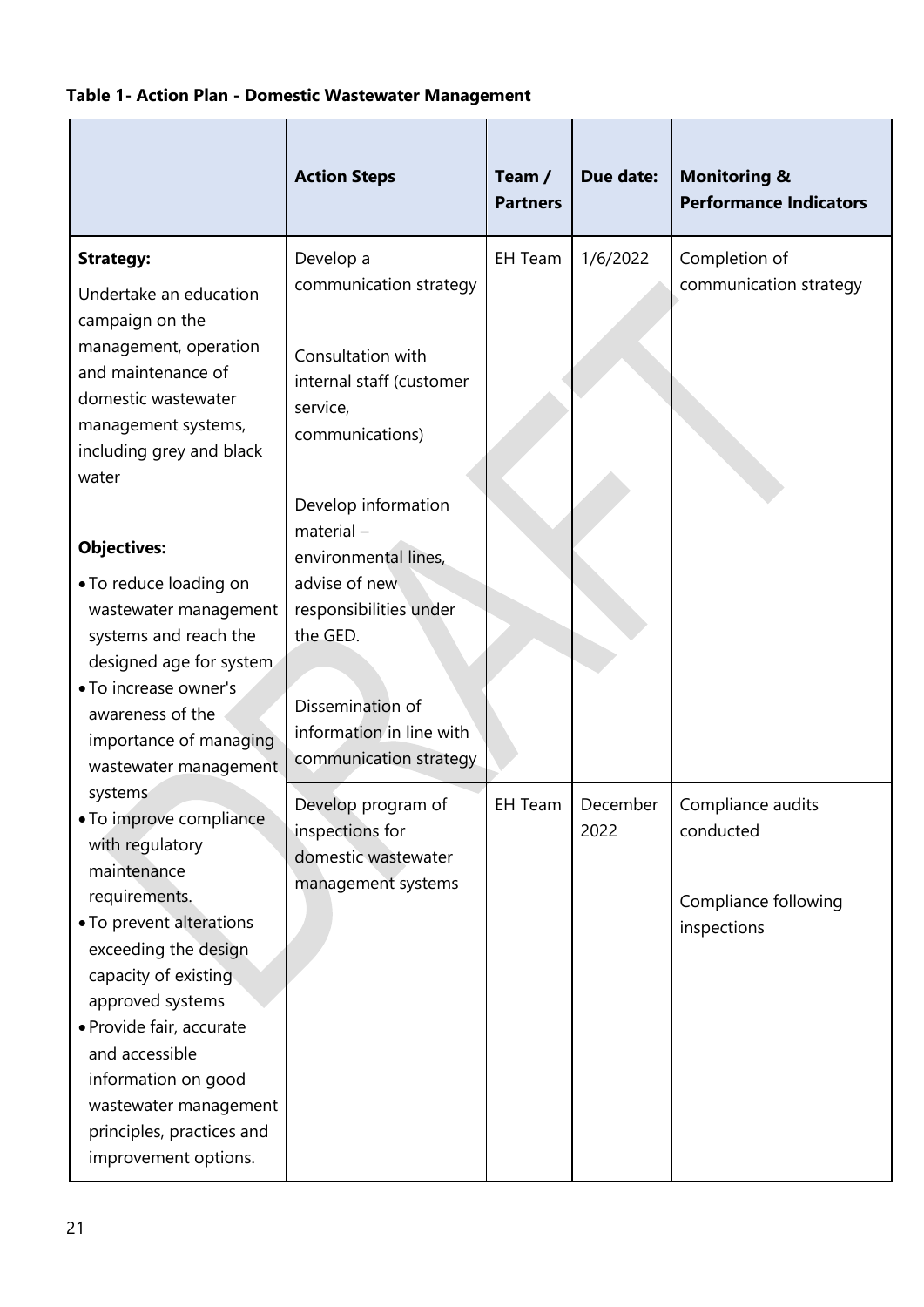|                                                                                                                                                                                                                                     | <b>Action Steps</b>                                                                                                           | Team/<br><b>Partners</b>  | Due date: | <b>Monitoring &amp;</b><br>performance<br>indicators                                                                                                                                                                                                 |
|-------------------------------------------------------------------------------------------------------------------------------------------------------------------------------------------------------------------------------------|-------------------------------------------------------------------------------------------------------------------------------|---------------------------|-----------|------------------------------------------------------------------------------------------------------------------------------------------------------------------------------------------------------------------------------------------------------|
| <b>Strategy:</b><br>Improve the quality and<br>quantity of wastewater<br>related information<br>captured.                                                                                                                           | Maintain register of<br>domestic wastewater<br>management systems in<br>municipality                                          | <b>EH Team</b>            | Ongoing   | Accurate database of<br>wastewater maintenance<br>systems.<br>Streamlined process to<br>reduce administrative<br>burden                                                                                                                              |
| <b>Objectives:</b><br>• Identify & collect the<br>appropriate<br>information required<br>for all installed<br>wastewater<br>management<br>systems.<br>• Data capture<br>processes to be<br>reviewed to ensure<br>efficiency of data | Use existing information<br>about land types and<br>locations of sensitive areas<br>to identify high-risk<br>management areas | <b>EH</b> Team            | June 2023 | Identification of suitable<br>data sources for<br>groundwater<br>levels, soil types,<br>effective transpiration<br>rates and treatment<br>ability to identify high-<br>risk area.<br>Improved data for<br>strategic planning and<br>decision making. |
| entry and<br>appropriate use of<br>data fields for<br>reporting and<br>document processing                                                                                                                                          | Maintain database of<br>wastewater management<br>system permits to GIS<br>application                                         | <b>EH</b> Team<br>and GIS | Ongoing   | Updated GIS map of<br>septic tank systems in<br>municipality                                                                                                                                                                                         |
| purposes.<br>• Develop & maintain<br>partnerships and<br>reporting agreements<br>with service agents to<br>improve reporting<br>accuracy and<br>efficiency.                                                                         | Use GPS handheld device<br>for recording location and<br>attributes of new systems<br>for display on GIS<br>application.      | <b>EH Team</b><br>and GIS | Ongoing   | Identification of exact<br>location of septic tank<br>systems using GPS<br>technology                                                                                                                                                                |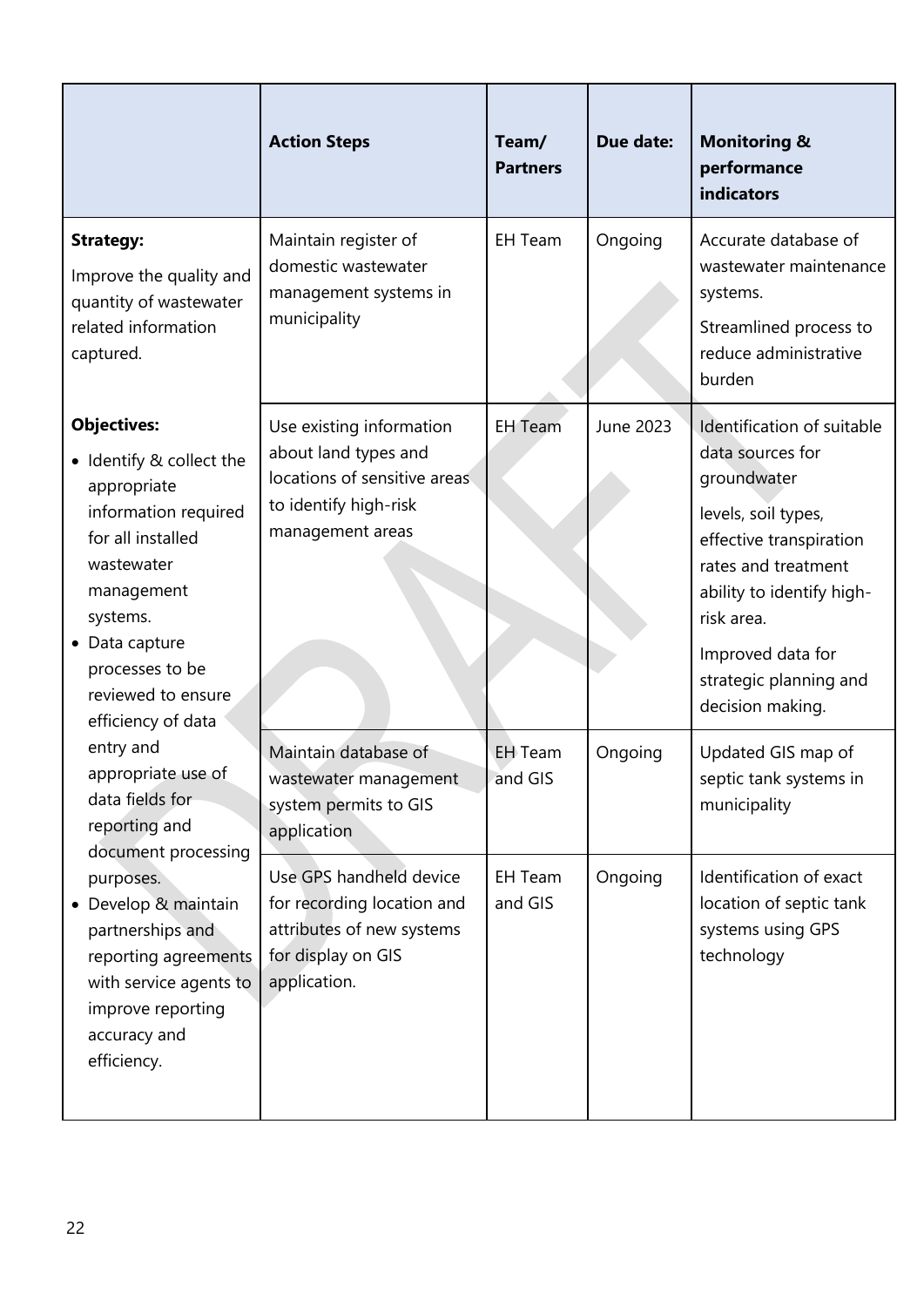|                                                                                                                                                                                                                                                                                                                                                                                                               | <b>Action Steps</b>                                                                                                                                                                                   | Team/<br><b>Partners</b> | <b>Due date:</b> | <b>Monitoring &amp;</b><br>performance indicators                                                                                                                  |
|---------------------------------------------------------------------------------------------------------------------------------------------------------------------------------------------------------------------------------------------------------------------------------------------------------------------------------------------------------------------------------------------------------------|-------------------------------------------------------------------------------------------------------------------------------------------------------------------------------------------------------|--------------------------|------------------|--------------------------------------------------------------------------------------------------------------------------------------------------------------------|
| <b>Strategy:</b><br>To influence the regulatory<br>framework in which Council<br>must operate to manage<br>wastewater and develop<br>Council policy and<br>procedures utilising                                                                                                                                                                                                                               | Influence government<br>agencies to better<br>coordinate wastewater<br>and water supply policy<br>and legislation.                                                                                    | Executive                | Ongoing          | Improved relationships<br>with government<br>agencies and potential<br>funding bodies<br>Improved capability to<br>implement wastewater<br>management initiatives. |
| available tools<br><b>Objectives:</b><br>Influence and assist<br>Government agencies<br>and other stakeholders<br>to improve the<br>regulatory framework<br>within which Council<br>operates.<br>Alternative or innovative<br>uses of existing<br>legislative provisions to<br>enhance wastewater<br>management processes<br>Develop Council<br>wastewater policy<br>through evidence based<br>investigation. | Where appropriate,<br>standardise quidelines<br>and processes with<br>neighbouring Councils,<br>and water authorities.                                                                                | <b>EH</b> Team           | Ongoing          | Better information for<br>decision making and<br>educational<br>activities.<br>Consistency in regulation<br>across the region.                                     |
|                                                                                                                                                                                                                                                                                                                                                                                                               | Investigate funding<br>options to undertake<br>Land Capability<br>Assessments of priority<br>townships and<br>implement findings into<br>Council strategic and<br>statutory policies and<br>programs. | <b>EH</b> Team           | Ongoing          | Improve service delivery.<br>Improve compliance with<br>relevant legislation &<br>policy                                                                           |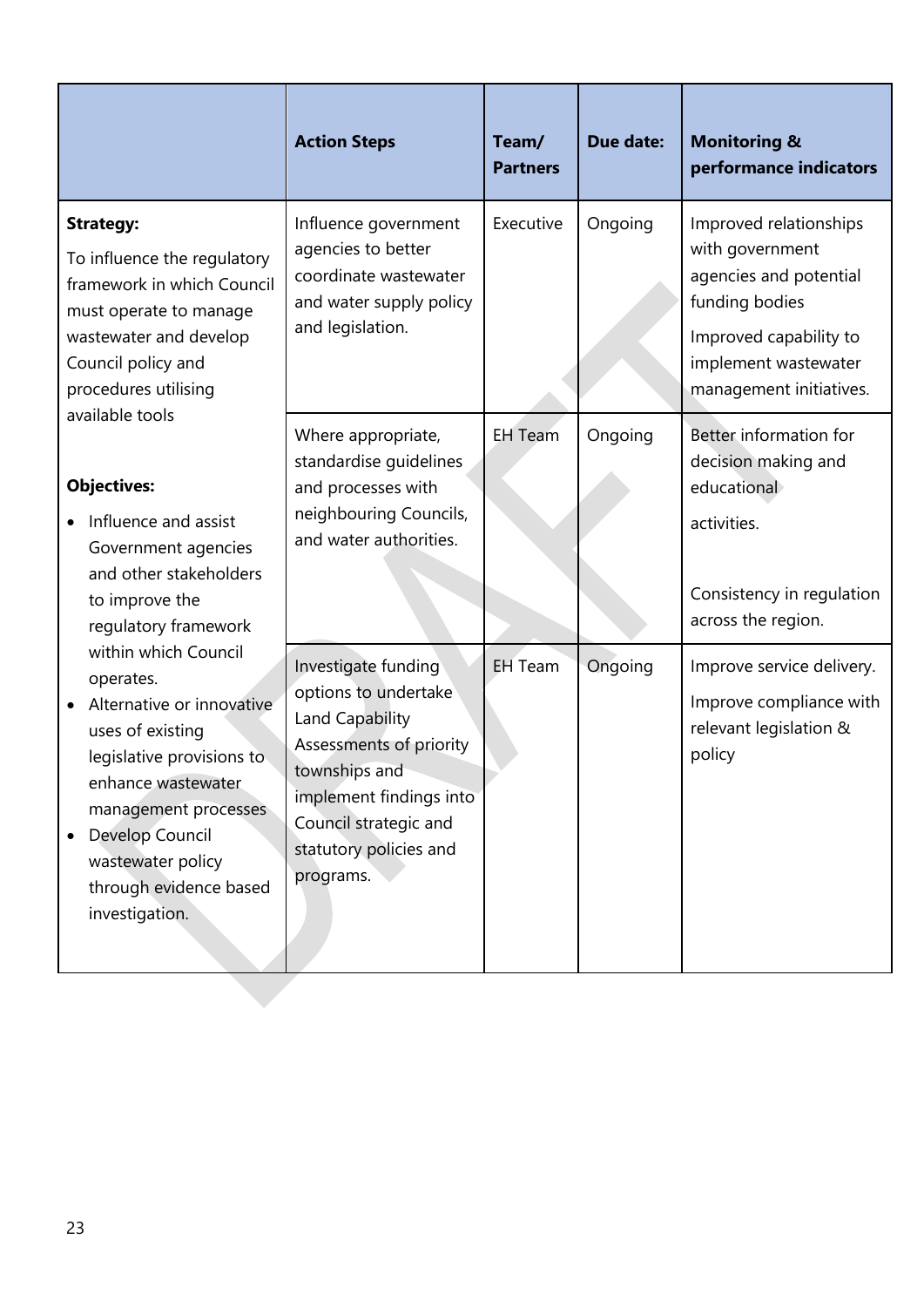|                                                                                                                                                                                                                                                                       | <b>Action Steps</b>                                                                                                                                                                      | Team/<br><b>Partners</b>                    | Due date: | <b>Monitoring &amp;</b><br>performance indicators                                                                                                                                        |
|-----------------------------------------------------------------------------------------------------------------------------------------------------------------------------------------------------------------------------------------------------------------------|------------------------------------------------------------------------------------------------------------------------------------------------------------------------------------------|---------------------------------------------|-----------|------------------------------------------------------------------------------------------------------------------------------------------------------------------------------------------|
| <b>Strategy:</b><br>Plan for the long-term<br>sustainability of townships<br>through appropriate<br>development controls of<br>land and infrastructure.<br><b>Objectives:</b>                                                                                         | Investigate health<br>protection measures to<br>address high-risk open<br>and accessible<br>contaminated storm<br>water drains or ground<br>waters were found.                           | <b>EH Team</b><br>and<br>Infrastruc<br>ture | June 2024 | Improved<br>$\bullet$<br>relationships with<br>government agencies<br>and potential funding<br>bodies<br>Improved capability<br>to implement<br>wastewater<br>management<br>initiatives. |
| • Reduce risks through<br>available mitigation<br>remedies.<br>• Liaise with appropriate<br>departments to ensure<br>that planning and<br>infrastructure proposals<br>adequately address<br>wastewater management<br>needs for townships.<br>Investigate alternative, | Review Planning<br>Scheme and other<br>relevant Council<br>policies to identify<br>opportunities for<br>improvements to<br>existing wastewater<br>management clauses<br>and/or policies. | EH and<br>Planning<br>Team                  | Ongoing   | Better coordination of<br>policy and legislation<br>to protect public<br>health.<br>Reduced impact on<br>amenity.                                                                        |
| community scale<br>treatment systems for<br>priority townships, and<br>availability of funding                                                                                                                                                                        | Continue to investigate<br>and update appropriate<br>design standards for<br>high risk townships so<br>as to inform any future<br>improvement plans.                                     | EH and<br>Planning<br>Team                  | Ongoing   | Better information for<br>decision making and<br>educational activities.<br>Consistency in<br>$\bullet$<br>regulation across the<br>region.                                              |
|                                                                                                                                                                                                                                                                       | Develop clear policy<br>quidelines for future<br>developments<br>within unsewered<br>townships and for<br>un-sewered<br>allotments within<br>sewered townships.                          | <b>EH Team</b><br>and<br>strategy<br>team   | June 2026 | Better information for<br>decision making.                                                                                                                                               |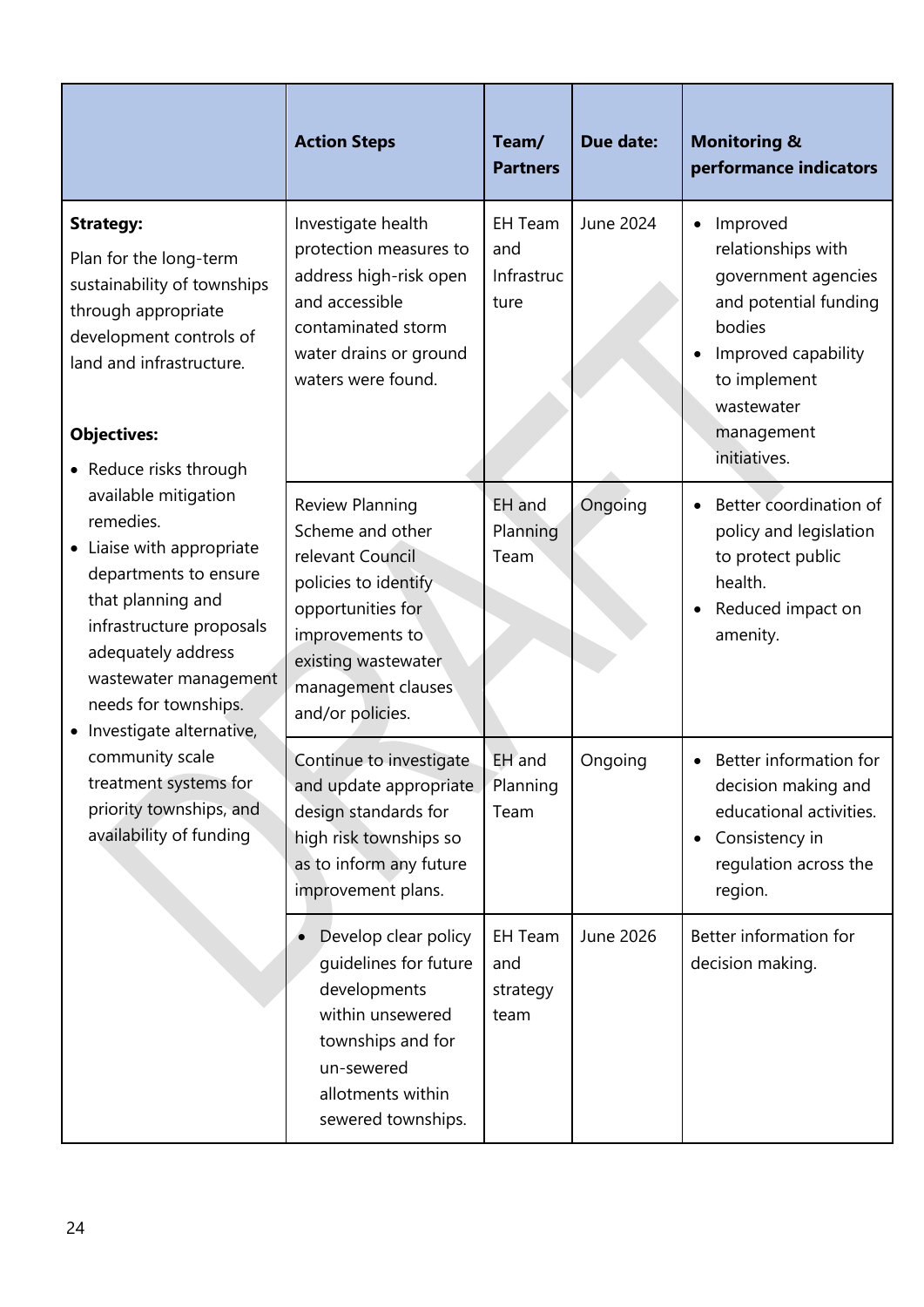| Investigate<br>$\bullet$<br>sustainable onsite<br>wastewater<br>treatment and water<br>cycle management<br>solutions in<br>partnership with key | EH Team | Ongoing | Better coordination of<br>policy and legislation to<br>protect public health. |
|-------------------------------------------------------------------------------------------------------------------------------------------------|---------|---------|-------------------------------------------------------------------------------|
| stakeholders                                                                                                                                    |         |         |                                                                               |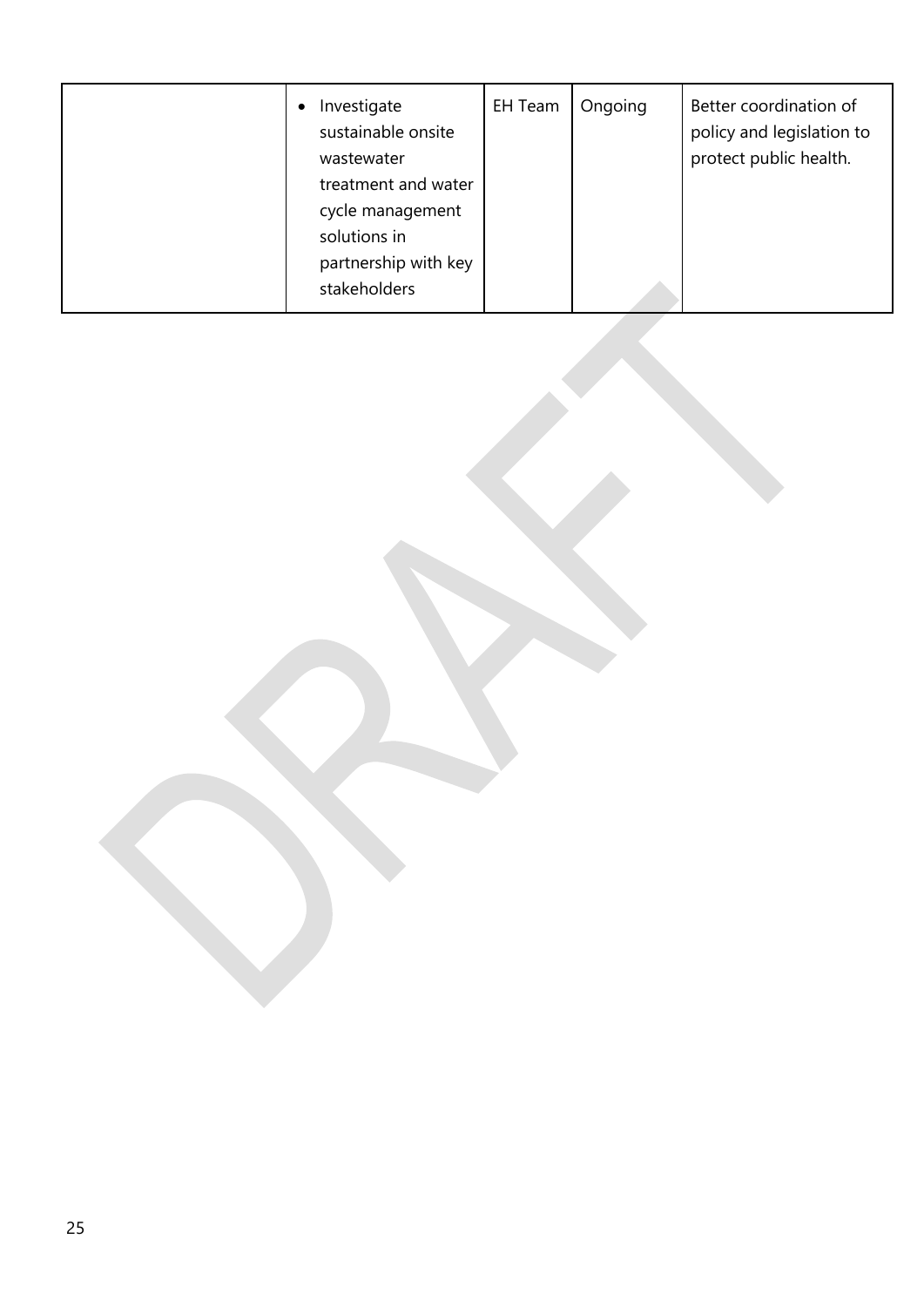#### <span id="page-26-0"></span>**REFERENCES**

- Model Municipal Domestic Wastewater Management Plan, July 2005, Smartseptic solutions [On-site domestic wastewater management | MAV website](https://www.mav.asn.au/what-we-do/policy-advocacy/environment-water/on-site-domestic-wastewater-management)
- Domestic Wastewater Municipal association of Victoria As above
- Wimmera Waterway Strategy 2014-2022 Wimmera Catchment Management Authority [http://wcma.vic.gov.au/docs/default-source/riversdocs/waterwaystrategy/wimmera-cma-waterway](http://wcma.vic.gov.au/docs/default-source/riversdocs/waterwaystrategy/wimmera-cma-waterway-strategy-2014-2022.pdf?sfvrsn=2)[strategy-2014-2022.pdf?sfvrsn=2](http://wcma.vic.gov.au/docs/default-source/riversdocs/waterwaystrategy/wimmera-cma-waterway-strategy-2014-2022.pdf?sfvrsn=2)
- [Wimmera Regional Catchment Strategy 2021-27 \(wcma.vic.gov.au\)](http://wcma.vic.gov.au/RCS2021)
- North Central Waterway Strategy 2014-2022 [http://www.nccma.vic.gov.au/sites/default/files/publications/north\\_central\\_waterway\\_strategy\\_2014-](http://www.nccma.vic.gov.au/sites/default/files/publications/north_central_waterway_strategy_2014-2022.pdf) [2022.pdf](http://www.nccma.vic.gov.au/sites/default/files/publications/north_central_waterway_strategy_2014-2022.pdf)
- North Central CMA Regional Catchment Strategy 2013-2019 [http://www.nccma.vic.gov.au/sites/default/files/publications/nccma-78628\\_north\\_central\\_cma\\_rcs\\_-](http://www.nccma.vic.gov.au/sites/default/files/publications/nccma-78628_north_central_cma_rcs_-_may_2013_web_0.pdf) [\\_may\\_2013\\_web\\_0.pdf](http://www.nccma.vic.gov.au/sites/default/files/publications/nccma-78628_north_central_cma_rcs_-_may_2013_web_0.pdf)
- North Central Catchment Management Authority Regional Catchment Strategy 2021-2027 (Under consultation process at the time of reviewing this document)
- Glenelg Hopkins CMA Regional Catchment Strategy 2013-2019

11259 GHCMA RSC WEB.pdf

• Glenelg Hopkins Waterways Strategy 2014-2022

[GHCMA Waterway Strategy 2014-2022 by shane mcgrath -](https://issuu.com/gsdm/docs/ghcma_waterway_strategy_2014-2022?e=1695326/59252262) Issuu

• Draft Glenelg Hopkins Regional Catchment Strategy

[Home | Glenelg Hopkins Regional Catchment Strategy \(rcs.vic.gov.au\)](https://glenelghopkins.rcs.vic.gov.au/#:~:text=The%20Glenelg%20Hopkins%20Regional%20Catchment%20Strategy%20%28RCS%29%20is,Owners%20and%20regional%20agencies%2C%20organisations%2C%20groups%20and%20communities.)